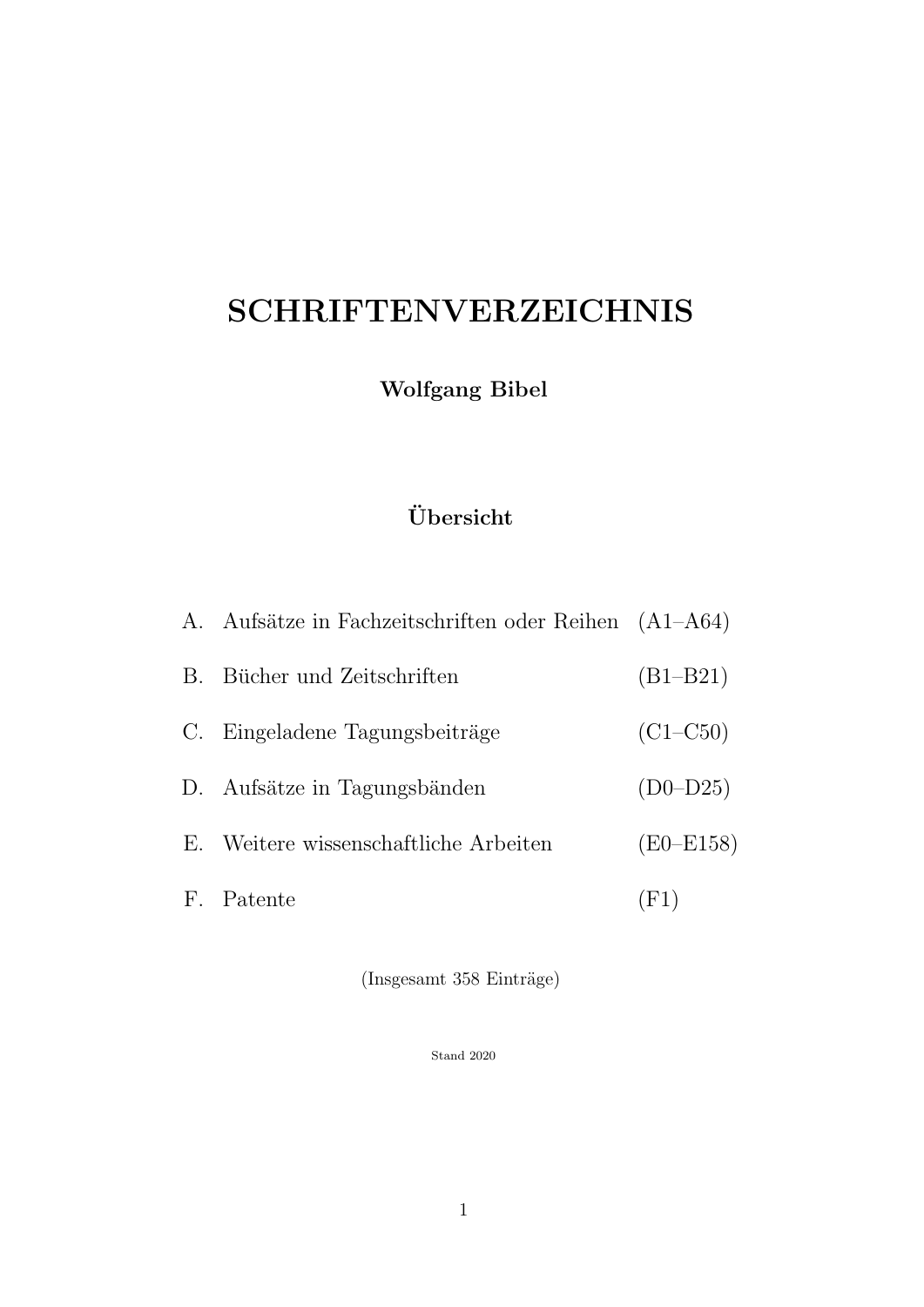#### A. Aufsätze in Fachzeitschriften oder Reihen

- A1. Schnittelimination in einem Teilsystem der einfachen Typenlogik. Archiv für Mathematische Logik und Grundlagenforschung der Wissenschaften 12, 159–178 (1969).
- A2. An approach to a systematic theorem proving procedure in first-order logic. Computing  $12, 43–55$  (1974). Vorläufige Version verfügbar als: Bericht Nr. 7207, Technische Universität München, Abteilung Mathematik (1972).
- A3. Maschinelles Beweisen. In: Jahrbuch Uberblicke Mathematik, Bibliographisches In- ¨ stitut, Mannheim, 115–142 (1976).
- A4. Tautology testing with a generalized matrix reduction method. Theoretical Computer Science 8, 31–44 (1979).
- A5. Syntax-directed, semantics-supported program synthesis. Artificial Intelligence 14,  $243-261$  (1980). Auch veröffentlicht als: Bericht 78, Institut für Angewandte Informatik und Formale Beschreibungsverfahren, Univ. Karlsruhe, Januar 1979.
- A6. On matrices with connections. Journ.ACM 28, 633–645 (1981). Auch veröffentlicht als: Bericht 79, Institut für Angewandte Informatik und Formale Beschreibungsverfahren, Univ. Karlsruhe, Januar 1979.
- A7. A comparative study of several proof procedures. Artificial Intelligence 12, 269–293 (1982).
- A8. LOPS A system based on a strategical approach to program synthesis. In: Automatic program construction techniques (A. Biermann, G. Guiho, Y. Kodratoff, Hrsg.), MacMillan, New York, 69–89 (1984). (Gemeinsam mit K.M. Hörnig)
- A9. Matings in matrices. Comm.ACM 26, 844–852 (1983).
- A10. Automatische Inferenz. In: Artificial Intelligence Eine Einführung (J. Retti et al., Hrsg.), Teubner, Stuttgart, 145–167 (1984).
- A11. Memoria in machina. In: Gedächtnis und Phantasie (V. Schubert, Hrsg.), Eos, St. Ottilien, 117–140 (1997).
- A12. A bibliography on parallel inference machines. Journal of Symbolic Computation 1, 115–118 (1985). (Gemeinsam mit K. Aspetsberger)
- A13. Towards a connection machine for logical inference. Future Generations Computer Systems Journal 1, 177–188 (1985). (Gemeinsam mit B. Buchberger) Also published as: Lecture Notes, ESPRIT Summer School on Future Parallel Computers, Univ. di Pisa, Italy, 9.-20.6.1986.
- A14. Automated inferencing. JSC 1, 245–260 (1985).
- A15. A deductive solution for plan generation. New Generation Computing 4, 115–132 (1986).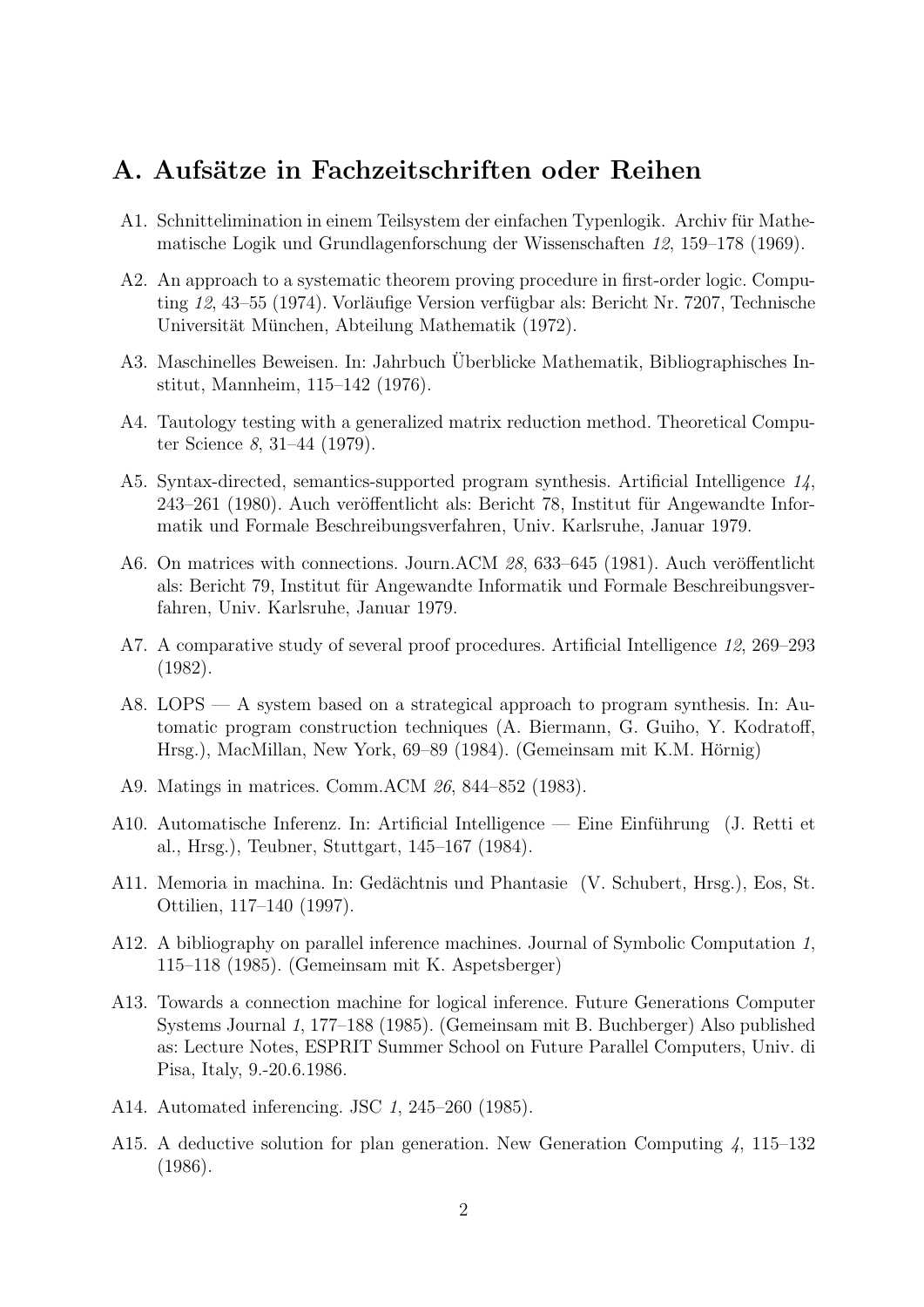- A16. A deductive solution for plan generation. Foundations of Knowledge Base Management (J.W. Schmidt, C. Thanos, Hrsg.), Springer, Berlin, 453–473 (1988). (Abdruck von A15)
- A17. The role of logic for data and knowledge bases A brief survey. In: Foundations of Knowledge Base Management (J.W. Schmidt, C. Thanos, Hrsg.), Springer, Berlin, 3–22 (1988). (Gemeinsam mit J.-M. Nicolas; revidierte Fassung von C15)
- A18. ECCAI and the European malaise. AI Communications  $\theta$ , 5–7 (1987).
- A19. Constraint satisfaction from a deductive viewpoint. Artificial Intelligence Journal 35, 401–413 (1988).
- A20. The representation of knowledge. In: Knowledge Engineering (H. Adeli, ed.), McGraw-Hill, New York, 1–27 (1990). (Gemeinsam mit E. Elver, J. Schneeberger)
- A21. The technological change of reality Opportunities and dangers. Artificial Intelligence and Society 3, 117–132 (1989).
- A22. Short proofs of the pigeonhole formulas based on the connection method. Journal of Automated Reasoning 6, 287–297 (1990).
- A23. Werkzeugkonzept DOMINO-EXPERT. In: Expertensysteme (D. Nebendahl, Hrsg.), Siemens AG, Berlin, 227–270 (1989). Übersetzungen: The DOMINO-EXPERT tool concept. In: Expert Systems (D. Nebendahl, Hrsg.), Siemens Nixdorf Informationssysteme AG, Berlin, 227–270 (1991). Spanische Fassung in: Sistemas Expertos. (Gemeinsam mit E. Elver, J. Schneeberger)
- A24. Methods and calculi for deduction. Kapitel 3 in: Handbook of Logic in Artificial Intelligence and Logic Programming, Vol. 1 (D.M. Gabbay, C.J. Hogger, J.A. Robinson, Hrsg.), Oxford University Press, 67–182 (1993). (Gemeinsam mit E. Eder)
- A25. SETHEO: A high-performance theorem prover. Journal of Automated Reasoning 8(2), 183–212 (1992). (Gemeinsam mit R. Letz, J. Schumann, S. Bayerl)
- A26. The connection method. In: Encyclopedia of Artificial Intelligence, second edition (S.C. Shapiro, Hrsg.), John Wiley, New York, 266–267 (1992).
- A27. Intellectics. In: Encyclopedia of Artificial Intelligence, second edition (S.C. Shapiro, Hrsg.), John Wiley, New York, 705–706 (1992).
- A28. Perspectives on Automated Deduction. In: Automated Reasoning: Essays in Honor of Woody Bledsoe (R.S. Boyer, Hrsg.), Kluwer Academic Publishers, Utrecht, 77-104 (1991).
- A29. Towards predicative programming. In: Automating Software Design (M. Lowry, R. McCartney, Hrsg.), AAAI Press, Menlo Park CA, 405–423 (1992).
- A30. Predicative programming. New Generation Computing Journal 8, 275–276 (1991).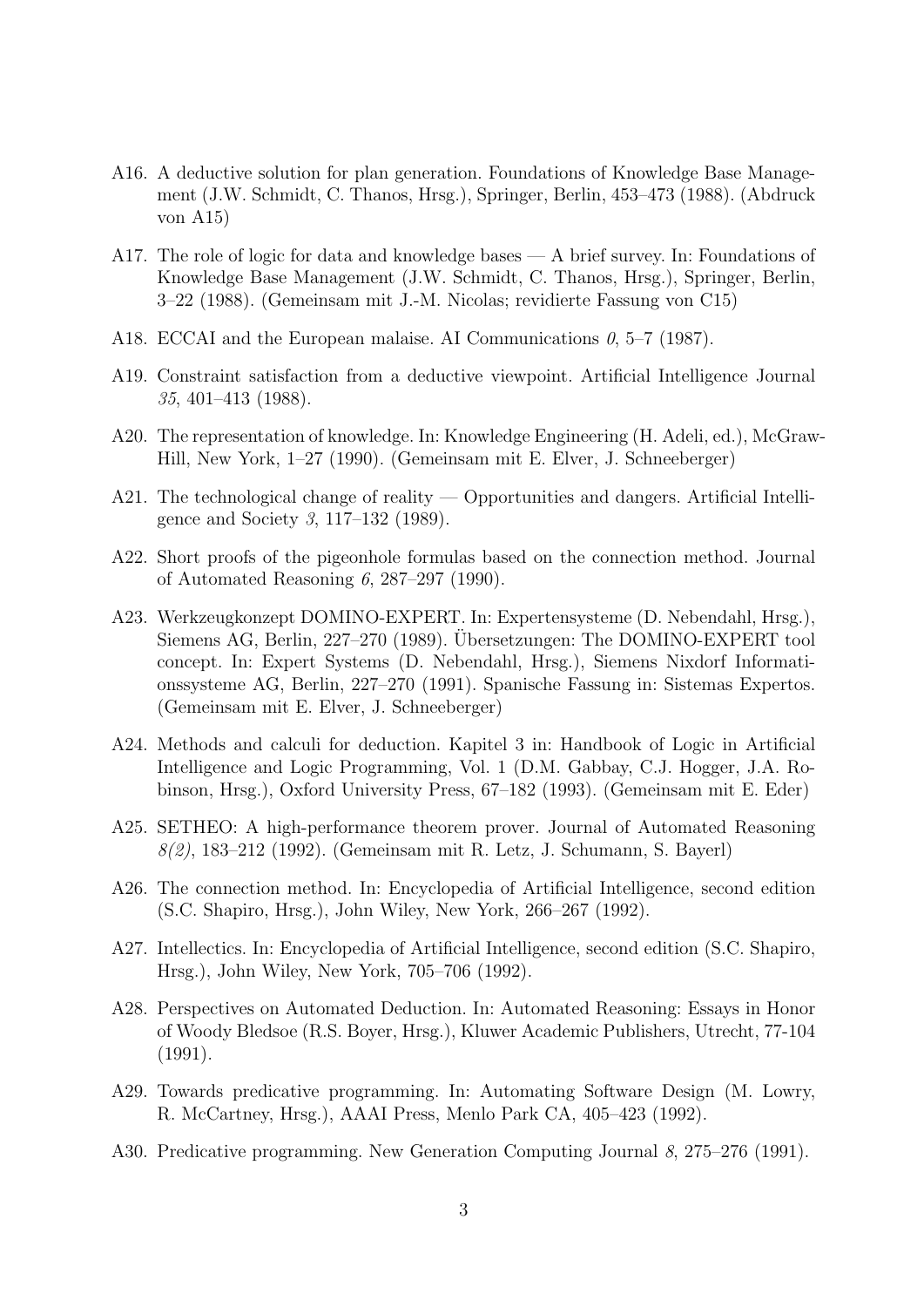- A31. Die Wissenschaft vom Wissen. Saarbrücker Hefte  $65, 10-18$  (Mai 1991).
- A32. Logik, KI und Intellektik. KI 3, 91–93 (September 1992). (Gemeinsam mit U. Furbach)
- A33. Special Issue Automated Programming. Journal of Symbolic Computation 15(5-6), 463–465 (1993). (Gemeinsam mit Alan W. Biermann)
- A34. Decomposition of tautologies into regular formulas and strong completeness of connection-graph resolution. Journal of the ACM  $44(2)$ , 320–344 (1997). (Gemeinsam mit E. Eder)
- A35. Dimensionen der Inferenz Die andere Basis wissensbasierter Systeme. In: Methoden der Künstlichen Intelligenz für Grafikanwendungen (F. di Primio, Hrsg.), Addison-Wesley, Bonn, 3–22 (1995).
- A36. Non-Classical Automated Deduction. In: Trends in Theoretical Informatics (R. Albrecht, H. Herre, Hrsg.), Oldenbourg, Wien, 39–59 (1996). (Gemeinsam mit M. Thielscher)
- A36.1. Cycle Unification of Type  $C_{pq+r}$ . Journal of Computer Science and Technology 13(1):18-24, January 1998. (Gemeinsam mit Yunfa Hu)
	- A37. Let's plan it deductively! Artificial Intelligence  $103(1-2)$ , 183-208 (1998).
	- A38. Compressions and extensions. In: Automated Deduction A Basis for Applications, Vol. I (W. Bibel, P. Schmitt, Hrsg.), Kluwer, Dordrecht, 133–179 (1998). (Gemeinsam mit S. Brüning, J. Otten, T. Rath, T. Schaub)
	- A39. Solving Constraint Optimization Problems from CLP-Style Specifications Using Heuristic Search Techniques. IEEE Transactions on Data and Knowledge Engineering 14(2), 353–368 (2002). (Gemeinsam mit Pallab Dasgupta, P. P. Chakrabarti, Arnab Dey, S. Ghose)
	- A40. Preface. In: Automated Deduction A Basis for Applications, Vol. I (W. Bibel, P. Schmitt, Hrsg.), Kluwer, Dordrecht, v–xii (1998). (Gemeinsam mit P. H. Schmitt)
	- A41. Artificial intelligence: deductive reasoning systems. In: International Encyclopedia of the Social & Behavioral Sciences (N. J. Smelser, P. B. Baltes, Hrsg.), Pergamon, Amsterdam (2002).
	- A42. AI's greatest trends and controversies. IEEE Intelligent Systems, 8–9 (2000).
	- A43. leanCoP: Lean Connection-Based Theorem Proving. Journal of Symbolic Computation 36, 139–161 (2003). (Gemeinsam mit Jens Otten)
	- A44. Maschinelles Lernen und Automatische Reflexion. thema FORSCHUNG 1, 96–101 (2001). (Gemeinsam mit Gunter Grieser)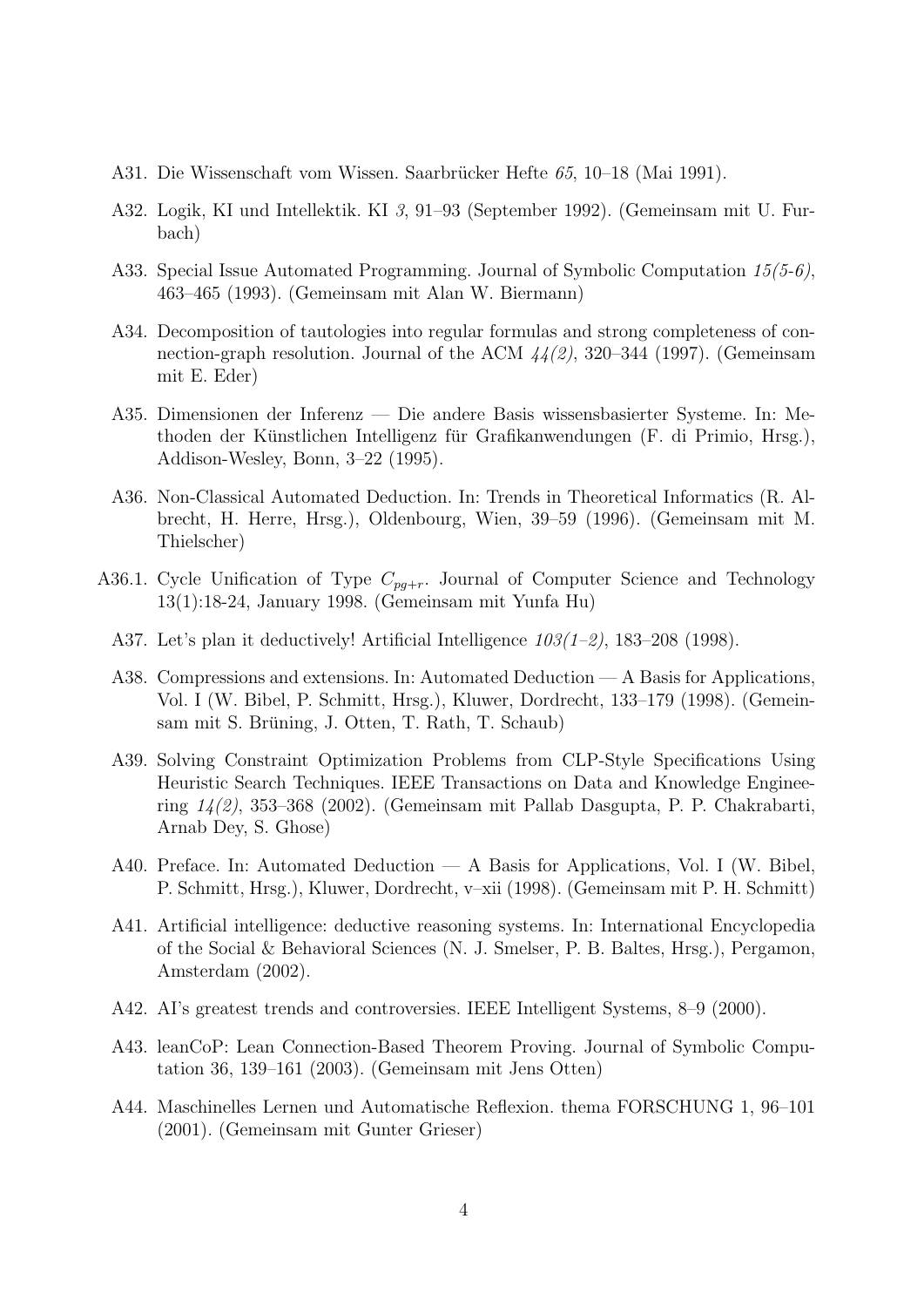- A45. Time-Optimal, Collision-Free Path Generation for Multiple Robots Working in the Same Workspace Using a Genetic-Fuzzy System. Machine Intelligence and Robotic Control 5(2), 45–58 (2003). (Gemeinsam mit Dilip Kumar Pratihar)
- A46. Uber ein Fach ohne Namen und Struktur. KI  $\mathcal{Z}, 66-67$  (2008). http://www.kuenstlicheintelligenz.de/fileadmin/template/main/archiv/pdf/ki2008-02 page66-67 web full.pdf
- A47. AI and the Conquest of Complexity in Law. Artificial Intelligence and Law Journal 12, 159–180 (2004).
- A48. The Beginnings of AI in Germany. KI 4, 48–54 (November 2006). See also DOI: 10.13140/2.1.3288.2563.
- A49. Ziele und Visionen der KI Forschung. KI 4, S. 4 (November 2006). (Gemeinsam mit J. Schneeberger)
- A50. Visionen künstlicher Intelligenz. KI 4, 5–9 (November 2006). (Gemeinsam mit J. Schneeberger)
- A51. Wissenssysteme und Komplexitätsbewältigung. In: Dynamisches Denken und Handeln – Philosophie und Wissenschaft in einer komplexen Welt – Festschrift fur Klaus ¨ Mainzer zum 60. Geburtstag (Th. Leiber Hrsg.), Hirzel Verlag, Stuttgart, 91–109 (2007).
- A52. Transition logic revisited. Logic Journal of IGPL (Interest Group for Pure and Applied Logic) 16(4), 317–334, Oxford University Press (August 2008); doi: 10.1093/jigpal/jzn009.
- A53. Connection Method. Scholarpedia 4(1):6816 (2009); http://www.scholarpedia.org/article/Connection method. (Gemeinsam mit Christoph Kreitz)
- A54. Richtigstellungen und Antworten zum Diskussionsbeitrag von Wolfgang Hoeppner zum Beitrag "Über ein Fach ohne Namen und Struktur" aus (KI 2/2008) von Wolfgang Bibel. KI 4/2008, S.60 (2008).
- A55. KI ohne Geist. KI 25(4)/2011, 299–302 (2011).
- A56. Deductive reasoning systems. In: International Encyclopedia of the Social and Behavioral Sciences  $2^{nd}$  Edition (James D. Wright, Hrsg.), Vol. 5, Elsevier, Oxford, 933-940 (2015). (Gemeinsam mit Christoph Kreitz)
- A57. Artificial Intelligence in a historical perspective. AI Communications 27(1), 87–102 (2014).
- A58. Kunstliche Intelligenz. Meyers Jahresreport 1985 Was war wichtig? 1.7.1984-30.6.1985. ¨ Bibliographisches Institut Mannheim, 74–75 (1985).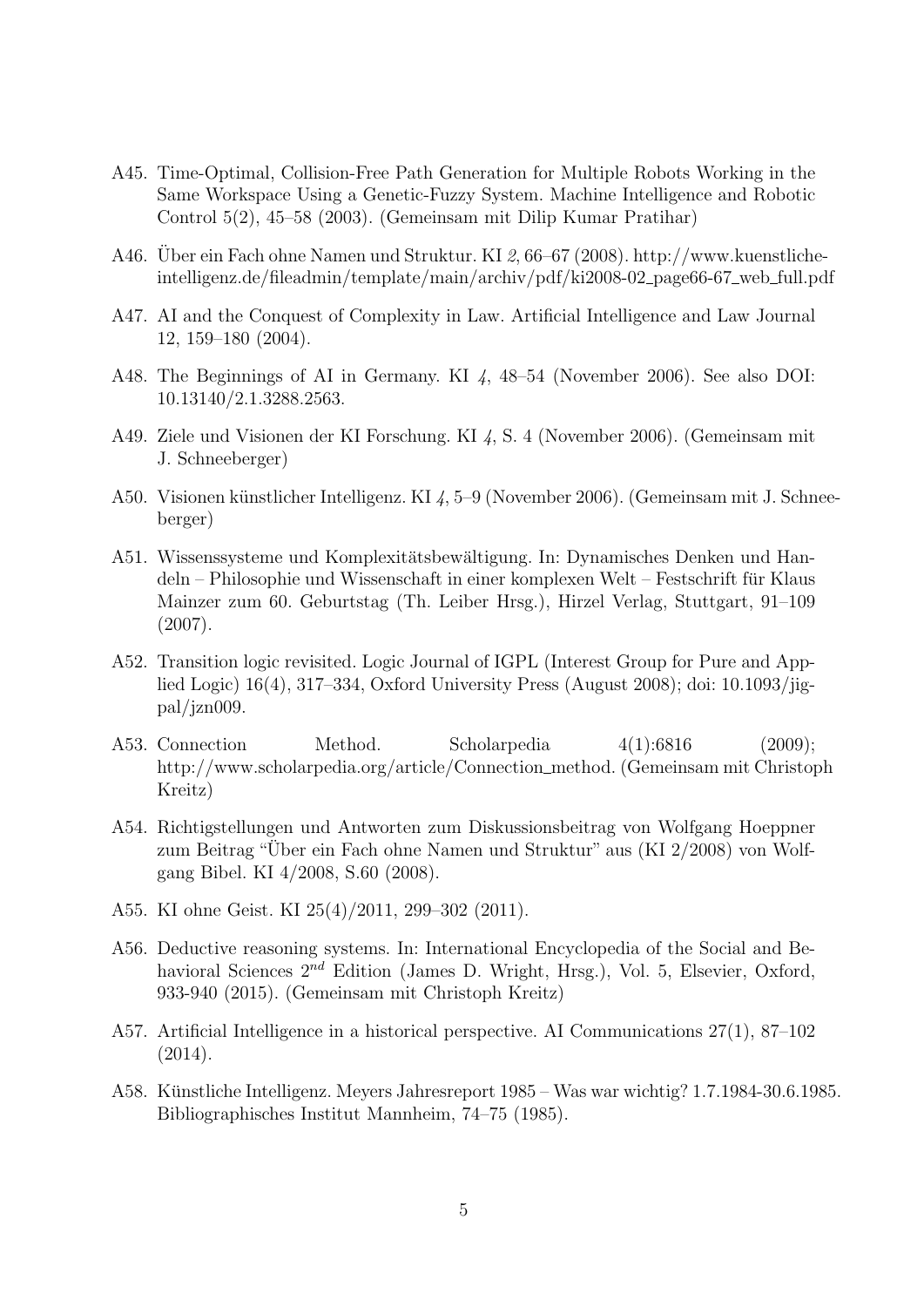- A59. Formation of a Research Discipline Artificial Intelligence and Intellectics at the Technical University of Munich. Künstliche Intelligenz  $34(1)$ ,  $109-116$  (2020). https://doi.org/10.1007/s13218-019-00611-3, http://em.rdcu.be/wf/click?upn= lMZy1lernSJ7apc5DgYM8YeFQ0kUn3RNtSUeZROCPeY-3D\_khTeIwGXi5FgfwOxhtzDmUx 2UnyRcTXhl2F0P-2BweZuCxWnrHORluojrBPr1BzmSP0-2FNFlAwGnpdfboeB3NddmlEHK 9qKBrddMbNcpF7Ecy0M5rr0ttKgsTjEgDnDDpTOBxk-2FmE5lMzni52g4-2FRQFFO3twA0 bQuNqY6ac11ZNmUBUFmAYbyEFAVykXHx6yQV68vurC5l87f0ipHF6c-2B-2FFqApIie6hy qgh-2BN-2BC4rRVCTO2-2F-2B4f1oDlC4MbjbO2-2Bi-2Bs28AHlB0L4oeeg5b2ffA6gg-3D-3D (Gemeinsam mit Ulrich Furbach)
- A60. Experiments With Connection Method Provers. Presented to the 4th Conference on Artificial Intelligence and Theorem Proving, AITP 2019, April 7-12, 2019, Obergurgl, Austria (2019 submitted). (Gemeinsam mit Jens Otten)
- A61. On the development of AI in Germany. Künstliche Intelligenz  $34(2)$ ,  $251-258$  (2020). DOI: 10.1007/s13218-020-00654-x, Open Access https://rdcu.be/b3oxS (or https://link.springer.com/article/10.1007/s13218-020-00654-x)
- A62. Wie alles anfing. Kultur & Technik 3, 12–15 (2020). (Gemeinsam mit Rudolf Seising) (https://www.deutsches-museum.de/verlag/kultur-technik/)
- A63. Our software production is still some sort of hacking. KI (2020 to appear). (Gemeinsam mit Ubbo Visser)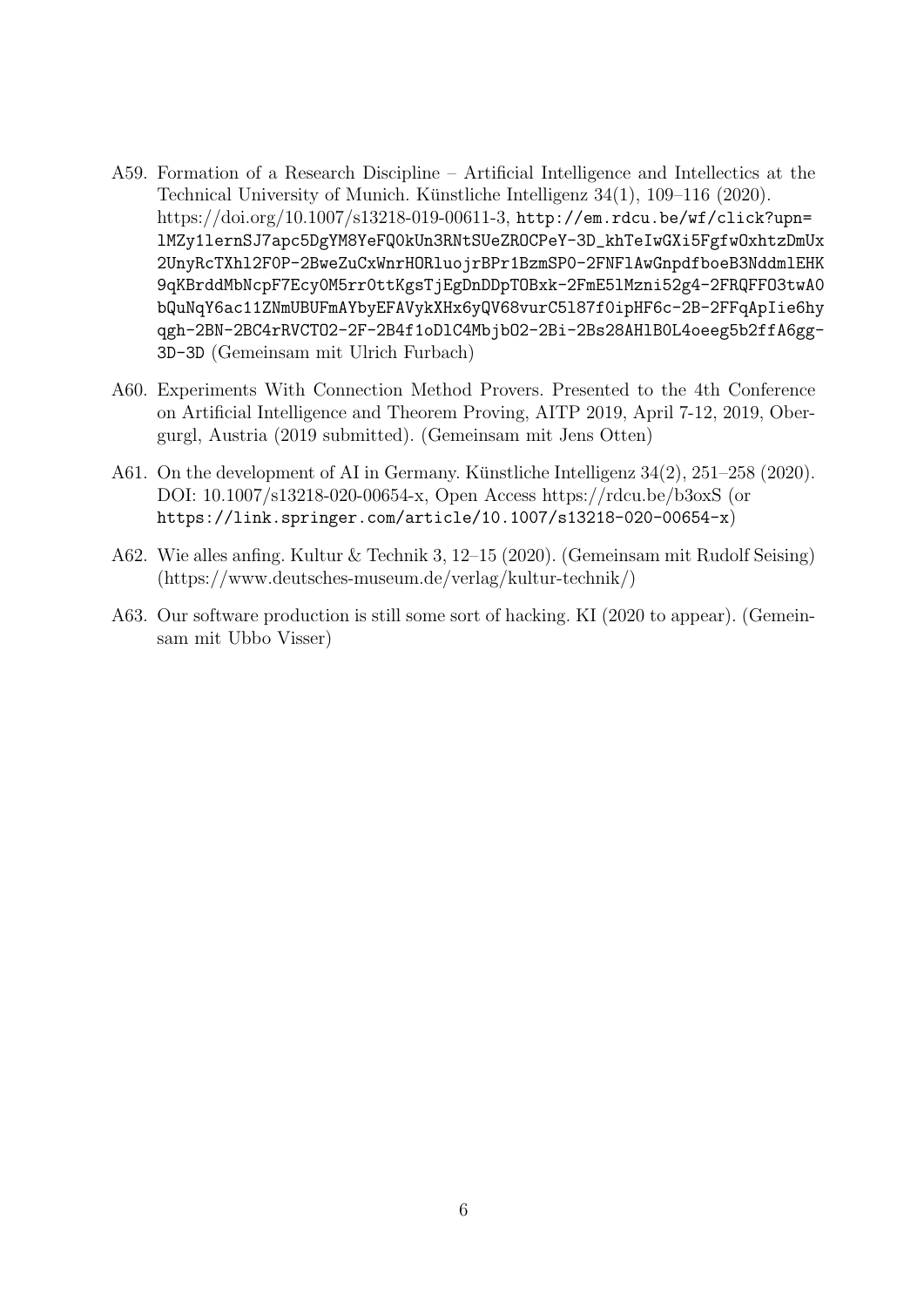#### B. Bücher und Zeitschriften

- B1. Fifth Conference on Automated Deduction. Lecture Notes in Computer Science 87, Springer, Berlin, 385 S. (1980). (Als Herausgeber. Gemeinsam mit R. Kowalski)
- B2. Automated theorem proving. Vieweg Verlag, Wiesbaden, 293 S. (1982); 2. Auflage 289 S. (1987).
- B3. Künstliche Intelligenz. Frühjahrsschule, Teisendorf, März 1982. Informatik–Fachberichte 59, Springer, Berlin, 383 S. (1982). (Als Herausgeber. Gemeinsam mit J. Siekmann)
- B4. Studien- und Forschungsführer Künstliche Intelligenz. Gesellschaft für Informatik, Bonn, 140 S. (1983). (Gemeinsam mit J. Siekmann)
- B5. Artificial Intelligence Eine Einführung. Teubner, Stuttgart, 214 S.  $(1984)$ . 2. Auflage 228 S. (1986) (Als Herausgeber. Gemeinsam mit J. Retti, B. Buchberger, E. Buchberger, W. Horn, A. Kobsa, I. Steinacker, R. Trappl, H. Trost)
- B6. Artificial Intelligence Methodology, Systems, Applications. Proceedings der internationalen Konferenz AIMSA-84, Varna, Bulgarien, September 84, North–Holland, Amsterdam, 247 S. (1985). (Als Herausgeber. Gemeinsam mit B. Petkoff)
- B7. MMSSSS'85 Mathematical Methods for the Specification and Synthesis of Software Systems. Proceedings of an International Spring School, Scharmützelsee, April 1985, Lecture Notes in Computer Science 215, Springer Verlag, Berlin, 245 S. (1986). (Als Herausgeber. Gemeinsam mit K. Jantke)
- B8. Fundamentals of Artificial Intelligence. Advanced Course for Artificial Intelligence, Vignieux, Juli 1985, Lecture Notes in Computer Science 232, Springer Verlag, Berlin, 313 S. (1986). 2. Auflage als Study Edition (1988). (Als Herausgeber. Gemeinsam mit P. Jorrand)
- B9. Studien- und Forschungsführer Künstliche Intelligenz. Springer, Berlin, 296 S. (1987). (Gemeinsam mit J. Siekmann, N. Eisinger, J. Schneeberger)
- B10. Deduktion Automatisierung der Logik. Oldenbourg Verlag, München, 269 S. (1992).
- B11. Encyclopedia of Artificial Intelligence. Wiley, New York, 2. Auflage (1992). (Als Herausgeber. Gemeinsam mit S. Shapiro et al.)
- B12. Wissensrepräsentation und Inferenz. Vieweg, Braunschweig (1993). (Gemeinsam mit S. Hölldobler, T. Schaub)
- B13. Deduction: Automated Logic. Academic Press, London, 242 S. (1993). Ubersetzung von B10.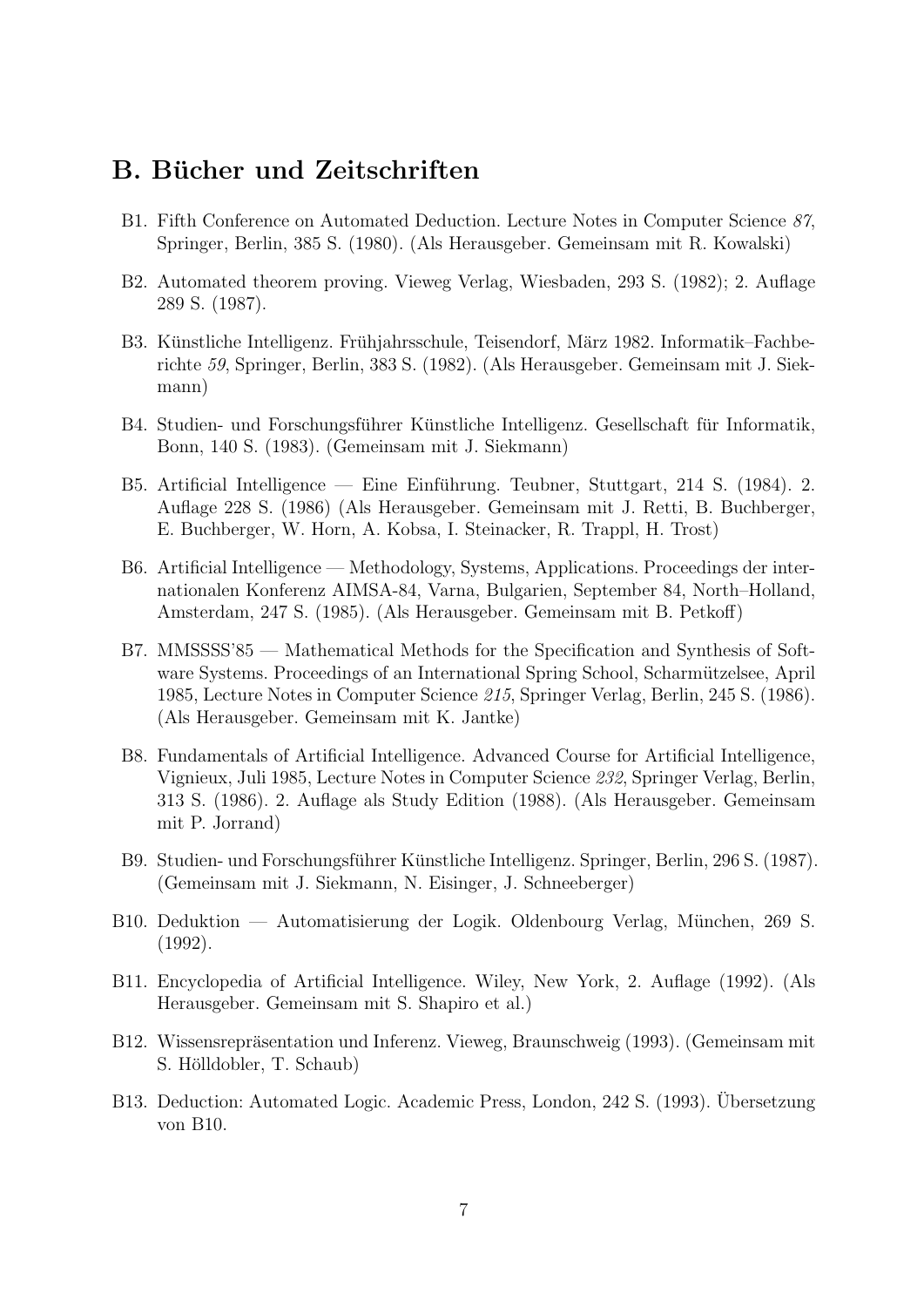- B14. Special Issue on Automated Programming. Journal of Symbolic Computation 15(5- 6), 463-842 (1993). (Als Herausgeber. Gemeinsam mit Alan W. Biermann)
- B15. Automated Deduction A Basis for Applications. Vol. I: Foundations Calculi and Methods. Kluwer, Dordrecht, 500 S.(1998). (Als Herausgeber. Gemeinsam mit P. H. Schmitt)
- B16. Automated Deduction A Basis for Applications. Vol. II: Systems and Implementation Techniques. Kluwer, Dordrecht, 448 S.(1998). (Als Herausgeber. Gemeinsam mit P. H. Schmitt)
- B17. Automated Deduction A Basis for Applications. Vol. III: Applications. Kluwer, Dordrecht, 348 S.(1998). (Als Herausgeber. Gemeinsam mit P. H. Schmitt)
- B18. Ausgezeichnete Informatikdissertationen 1996. Teubner, Stuttgart, 194 S. (1998). (Als Herausgeber. Gemeinsam mit H. Fiedler, W. Grass, P. Gorny, G. Hotz, I.O. Kerner, R. Reischuk, F. Roithmayr)
- B19. Lehren vom Leben Essays uber Mensch und Gesellschaft. Deutscher Universitats- ¨ Verlag, Wiesbaden, 339 S. (2003).
- B20. Reflexionen vor Reflexen Memoiren eines Forschers. Cuvillier Verlag, Göttingen, 445 S.(2017). https://cuvillier.de/de/shop/publications/7519-reflexionen-vorreflexen bzw. lesbar unter: https://austria-forum.org/web-books/reflexreflex00de2017iicm.
- B21. Formierung eines Forschungsgebiets Künstliche Intelligenz und Intellektik an der Technischen Universität München. Preprint 15, Deutsches Museum Verlag, München, 96 S. (2018). (Gemeinsam mit Ulrich Furbach) https://www.deutschesmuseum.de/verlag/aus-der-forschung/preprint/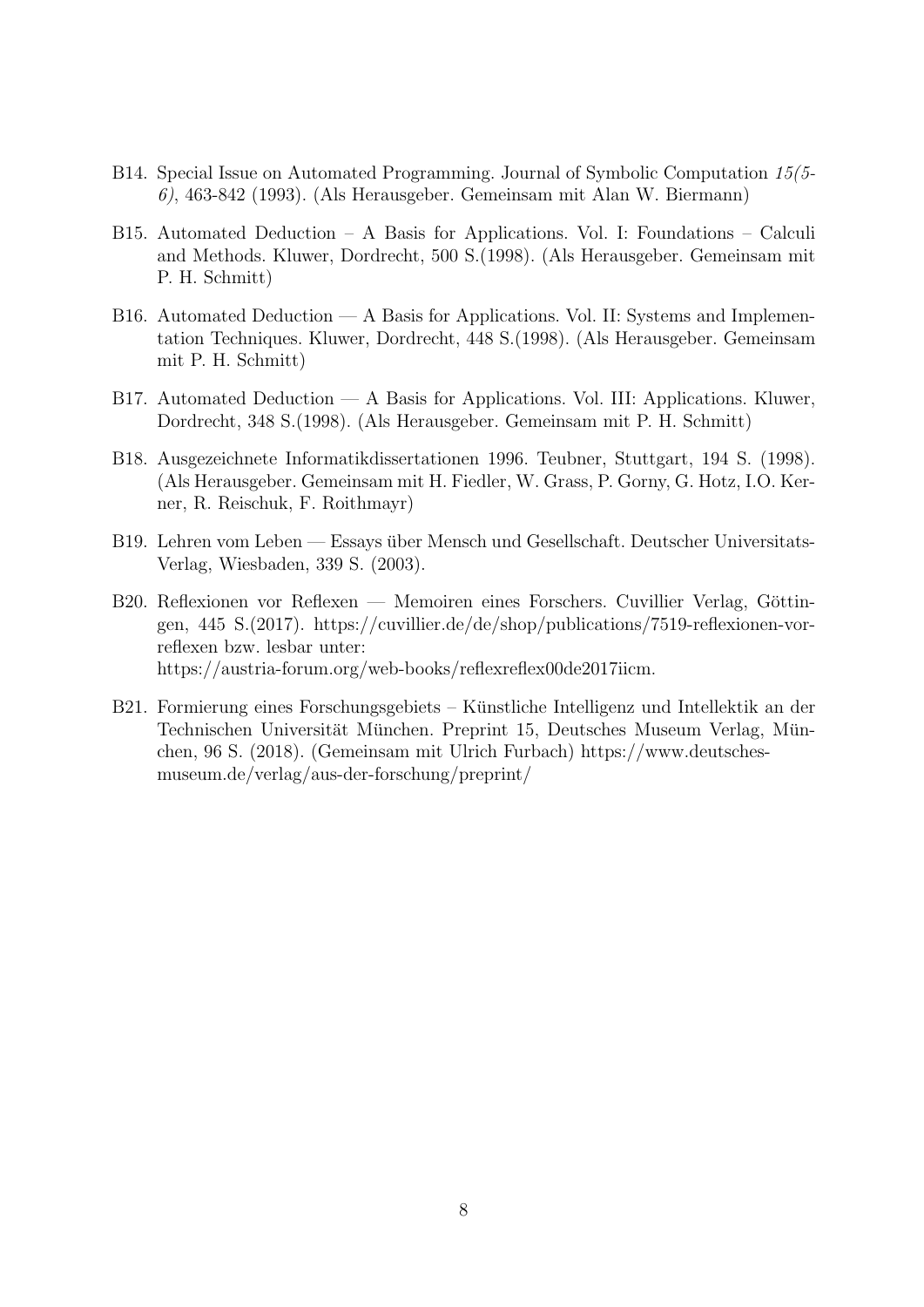#### C. Eingeladene Tagungsbeiträge

- C1. Artificial Intelligence in Western Europe Germany. Proceedings of 5th International Joint Conference on Artificial Intelligence, Boston, August 1977 (R. Reddy, Hrsg.), 958–959 (1977). (Gemeinsam mit H.-H. Nagel)
- C2. LOPS A system based on a strategical approach to program synthesis. Proceedings of the International Workshop on Program Construction, Bonas, Frankreich, September 1980 (A. Biermann, G. Guiho, Y. Kodratoff, Hrsg.), INRIA, Le Chesnay, Frankreich, 21–41 (1980). (Gemeinsam mit K.M. Hörnig)
- C3. Matings in matrices. German Workshop on Artificial Intelligence, Bad Honnef, Januar 1981 (J. Siekmann, Hrsg.), Informatik-Fachberichte 47, Springer, Berlin, 171–187 (1981).
- C4. Computationally improved versions of Herbrand's theorem. Proceedings of the Herbrand Symposium, Marseille, France, July 1981 (J. Stern, Hrsg.), Studies in Logic 107, North-Holland, Amsterdam, 11–28 (1982).
- C5. Logical program synthesis. Proceedings of International Conference on Fifth Generation Computer Systems, Tokio, Oktober 1981 (T. Moto-Oka, Hrsg.), North-Holland, Amsterdam, 226–237 (1982).
- C6. Knowledge information processing. Minutes of the International Conference on Fifth Generation Computer Systems, Tokio, Oktober 1981, (Y. Shimada, Hrsg.), Japan Information Processing Development Center, Tokio, 57–71 (1982). (Als Podiumsredner)
- C7. Deduktionsverfahren. Künstliche Intelligenz, Frühjahrsschule, Teisendorf, März 1982 (W. Bibel, J. Siekmann, Hrsg.), Informatik Fachberichte 59, Springer, Berlin, 99–140 (1982).
- C8. On the role of deduction in intellectics. Proceedings of the 2nd International Conference on Artificial Intelligence and Information Control Systems of Robots, Smolenice, CSSR, Oktober 1982 (I. Plander, Hrsg.), Slowakische Akademie der Wissenschaften, Bratislava, CSSR, 11–16 (1982).
- C9. Knowledge representation from a deductive point of view. Proceedings of the I IFAC Symposium on Artificial Intelligence, Leningrad, USSR, October 1983 (V.M. Ponomaryov, Hrsg.), Pergamon Press Ltd., Oxford, 37–48, (1984). Invited for submission to the Journal AUTOMATICA, but rejected after reviewing.
- C10. On first-order reasoning about knowledge and belief. Proceedings of the 3rd International Conference on Artificial Intelligence and Information-Control Systems of Robots, Smolenice, CSSR, Juni 1984 (I. Plander, Hrsg.), North Holland, Amsterdam, 9–16 (1984).
- C11. Inferenzmethoden. Proceedings der Frühjahrsschule Künstliche Intelligenz, Dassel, März 1984 (C. Habel, Hrsg.), Springer, Berlin, 1–47 (1985).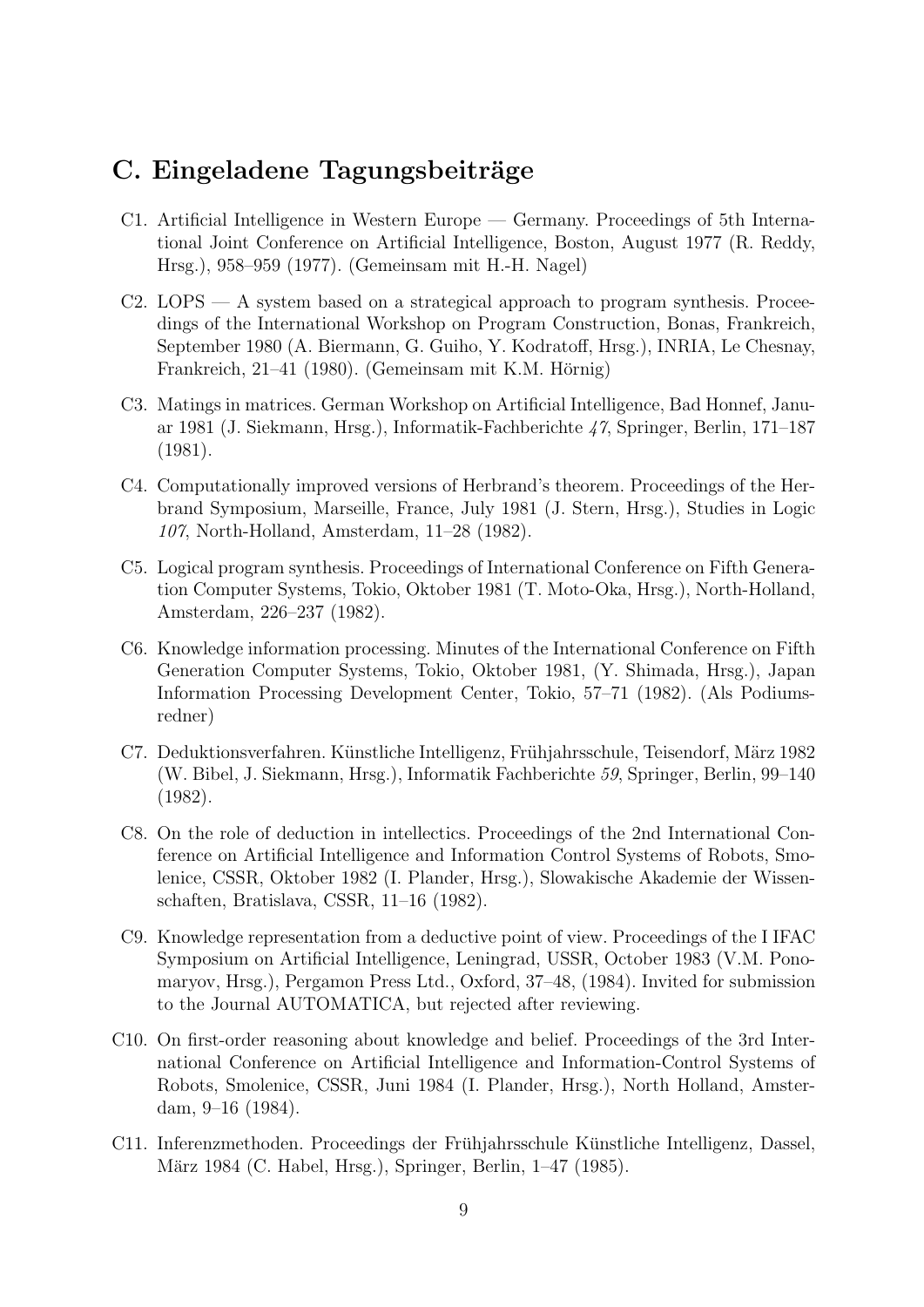- C12. Artificial Intelligence in Europe. Proceedings of AIMSA'84, Artificial Intelligence Methodology, Systems, Applications, Varna, Bulgaria, September 1984 (W. Bibel, B. Petkoff, Hrsg.), North-Holland, Amsterdam, 3–10 (1985).
- C13. Cooperation between university, government and industry. In: Artificial Intelligence — Towards Practical Application (T. Bernold, G. Albers, Hrsg.), North-Holland, Amsterdam, 217–220 (1985). (Gemeinsam mit H. Gallaire, B. Oakley, C.A. Zehnder, et al.)
- C14. Predicative programming revisited. In: MMSSSS'85 Mathematical Methods for the Specification and Synthesis of Software Systems, Proceedings of an International Spring School, Scharmutzelsee, April 1985 (W. Bibel, K. Jantke, Hrsg.), Springer ¨ Verlag, Berlin, 24–40 (1986). Also submitted to the journal Computational Intelligence, but rejected after reviewing.
- C15. The role of logic for data and knowledge bases A brief survey. Foundations of Knowledge Base Management, Proceedings of the Workshop on Knowledge Base Management Systems, Crete, June 1985 (J.W. Schmidt, C. Thanos, Hrsg.), 1–19 (1986). (Gemeinsam mit J.-M. Nicolas; Vorversion zu A17)
- C16. A deductive solution for plan generation. Foundations of Knowledge Base Management, Proceedings of the Workshop on Knowledge Base Management Systems, Crete, June 1985 (J.W. Schmidt, C. Thanos, Hrsg.), 413–436 (1986).
- C17. Wissensbasierte Softwareentwicklung. Wissensbasierte Systeme (W. Brauer, B. Radig, Hrsg.), Fachberichte Informatik 112, Springer, Berlin, 17–41 (1985).
- C18. Methods of automated reasoning. In: Fundamentals of Artificial Intelligence An Advanced Course for Artificial (W. Bibel, P. Jorrand, Hrsg.), LNCS 232, Springer, Berlin, 173–222 (1986).
- C19. Concepts of a solution for AI education in Europe. In: The 1984 European Conference on Artificial Intelligence — Industrial liaison session (M.W. Rogers, Hrsg.), Commission of the EC, Brussels (1984). In meiner Sammlung findet sich unter dieser Arbeit auch der gesamte Text der Proceedings, der auch Diskussion mit zusätzlichen Beiträgen von mir enthält.
- C20. A deductive solution for plan generation. Foundations of Knowledge Base Management, Proceedings of the Workshop on Knowledge Base Management Systems, Crete, June 1985 (J.W. Schmidt, C. Thanos, Hrsg.), 413–436 (1986). (Abdruck von A15)
- C21. Issues in Theorem Proving Based on the Connection Method. In: Theorem Proving with Analytical Tableaux and Related Methods, Proceedings of the Fourth International Workshop, TABLEAUX'95, St. Goar, May 1995 (P. Baumgartner, R. Hähnle, J. Posegga, Hrsg.), LNAI 918, Springer, Berlin, 1–16 (1995). DOI 10.1007/3-540- 59338-1 24 (Gemeinsam mit S. Bruning, U. Egly, D. Korn, T. Rath) ¨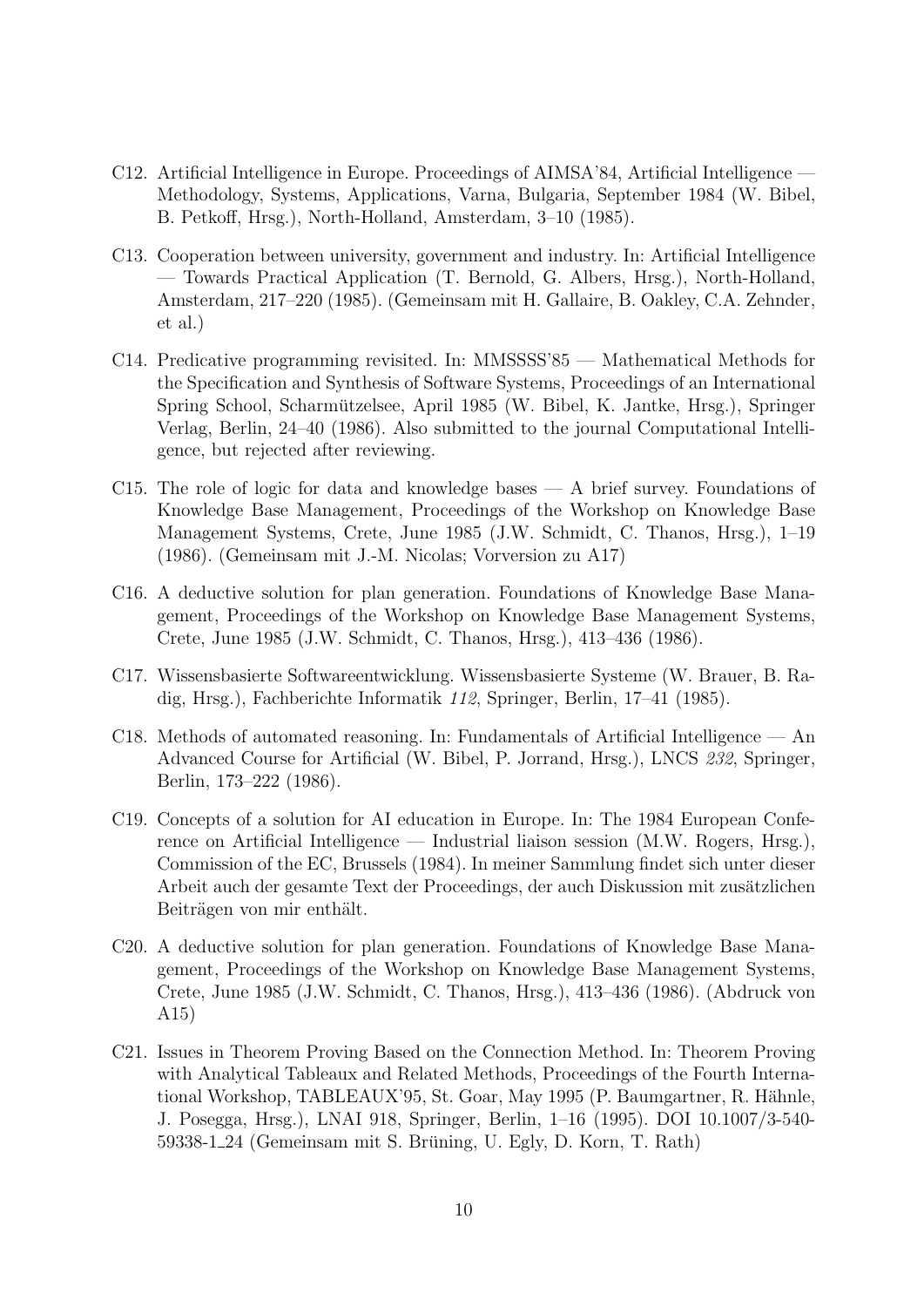- C22. Parallel Inference Machines. Proceedings of IJCAI-87 (J. McDermott, Hrsg.), Morgan Kaufmann, Los Altos, S. 1162 (1987).
- C23. Bottom-up enhancements of deductive systems. Proceedings of 4th International Conference on Artificial Intelligence and Information-Control Systems of Robots, Smolenice, CSSR, Oktober 1987, North-Holland, Amsterdam, 1–10 (1987). Abdruck in: Jornadas Rank Xerox sobre Inteligencia Artificial Razonamiento Automatizado, RANK XEROX Espanola, S.A., Madrid, 5–26 (1987). (Gemeinsam mit R. Letz u. J. Schumann)
- C24. Parallel Inference Machines. In: Future Parallel Computers. An Advanced Course, Pisa 1986 (P. Treleaven, M. Vanneschi, Hrsg.), LNCS 272, Springer, Berlin, 185–226 (1987). (Gemeinsam mit F. Kurfeß, K. Aspetsberger, P. Hintenaus, J. Schumann)
- C25. Die technische Erweiterung der Wirklichkeit. In: Abschied von der eigenen Wirklichkeit? — Leben zwischen Denkmaschinen und Denkmodellen (J. Schmidt, Hrsg.), Chr. Kaiser Verlag, München, 47–63 (1988).
- C26. Advanced Topics in Automated Deduction. Advanced Topics in Artificial Intelligence (R. Nossum, Hrsg.), LNCS 345, Springer, Berlin, 41–59 (1989).
- C27. Finding Proofs, Programs, and Plans. Proceedings CSCSI'88, 7th Biennial Conference of the Canadian Society for Computational Studies of Intelligence (R. Goebel, Hrsg.), Morgan Kaufmann, Palo Alto CA, 1–6 (1988).
- C28. Logic and Programming. In: Declarative Systems Proceedings of the IFIP TC10/WG10.1 Workshop on: Concepts and Characteristics of Declarative Systems, Budapest, Oct. 88 (G. David, R. T. Boute, B. D. Shriver, Hrsg.), North-Holland, Amsterdam, 305–316 (1990).
- C29. Concurrent Software Production. Proceedings of the Workshop on Automating Software Design, St. Paul, Minnesota, Aug. 1988 (M. Lowry, R. McCartney, D. Smith, Hrsg.), Kestrel Institute, Palo Alto CA, 8–15 (1989).
- C30. The technological change of reality Opportunities and dangers. Proceedings of International IFIP-GI-Conference Opportunities and Risks of Artificial Intelligence Systems, ORAIS-89, Hamburg, Juli 1989 (K. Brunnstein, S. Fischer-Hübner, R. Engelbrecht, eds.), Faculty for Informatic, University Hamburg, 28–42 (1991). Abdruck von A21.
- C31. Deductive Plan Generation. Algorithmic Learning Theory Proceedings of the 4th International Workshop on Analogical and Inductive Inference, Reinhardsbrunn Castle, October 1994 (S. Arikawa, K. P. Jantke, Hrsg.), LNAI 872, Springer, Berlin, 2–5 (1994). (Gemeinsam mit M. Thielscher)
- C32. Problem-Oriented Applications of Automated Theorem Proving. Proceedings of the International Symposium on Design and Implementation of Symbolic Computation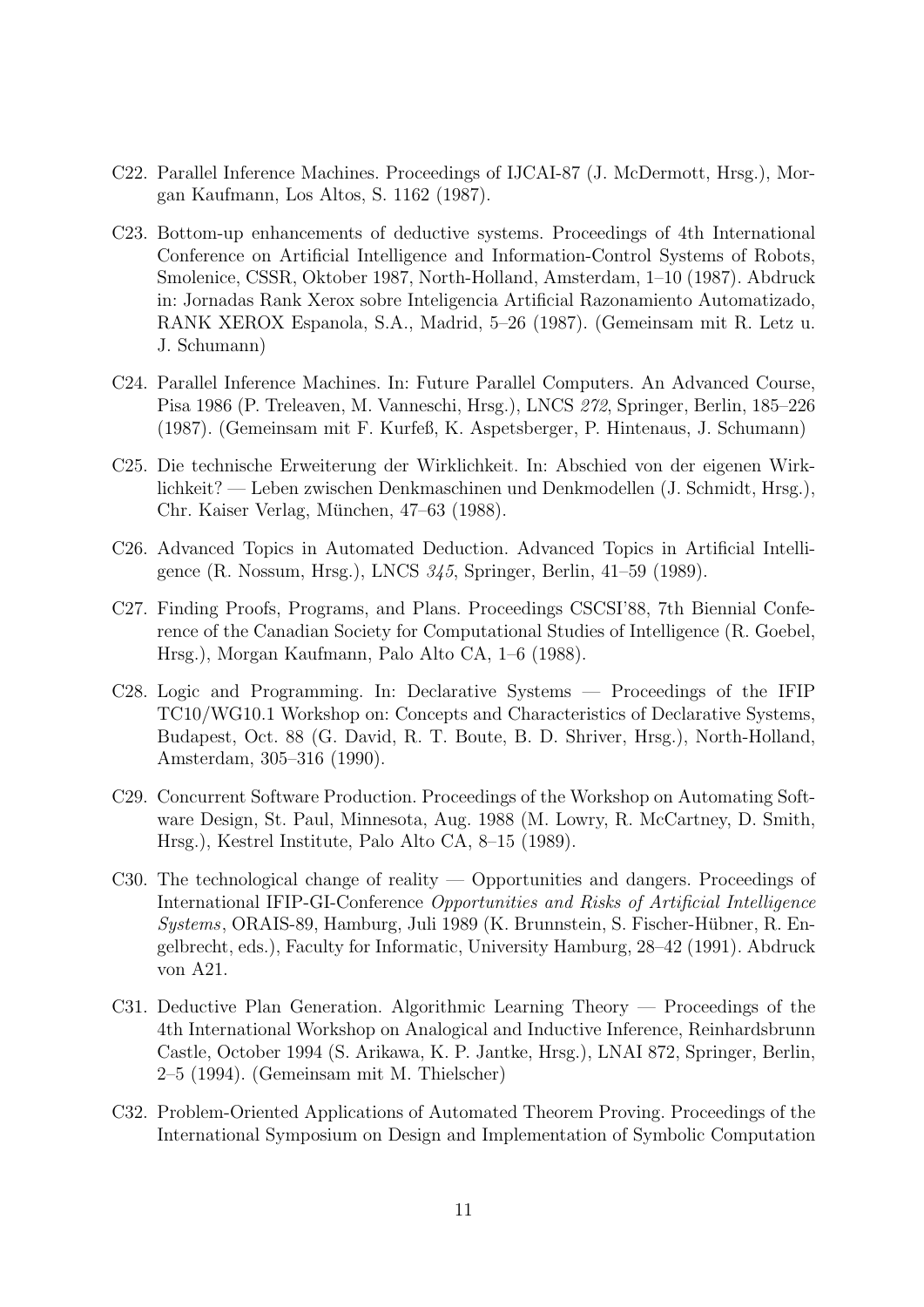Systems (DISCO'96), Karlsruhe, September 1996 (Jacques Calmet, Carla Limongelli, Hrsg.), LNCS 1128, Springer, Berlin, 1–21 (1996). (Gemeinsam mit D. Korn, C. Kreitz, S. Schmitt)

- C33. Let's plan it deductively! Proceedings of the International Joint Conference on Artificial Intelligence (IJCAI-97), Nagoya, Japan, August 1997 (M. Pollack, ed.), Morgan Kaufmann, San Mateo, CA, 1549–1562 (1997).
- C34. SPP 698: Deduction as a cross-sectional technology: The DFG focus programme on deduction. In: Informatik'97 : Informatik als Innovationsmotor; Proceedings of the Annual Conference of the GI, Aachen, September 1997 (M. Jarke, K. Pasedach, K. Pohl Hrsg.), Informatik Aktuell, Springer, Berlin, 29–40 (1997).
- C35. A multi-level approach to program synthesis. Proceedings of the 7th Workshop on Logic Program Synthesis and Transformation (LOPSTR-97), LNCS, Vol. 1463, Springer, Berlin, 1–27 (1998). (Gemeinsam mit D. Korn, C. Kreitz, F. Kurucz, J. Otten, S. Schmitt, G. Stolpmann)
- C36. Time for Thinking Big in AI. In: Mechanizing Mathematical Reasoning Essays in Honor of Jörg H. Siekmann on the Occasion of His 60th Birthday (D. Hutter, W.Stephan Hrsg.), LNAI, Vol. 2605, Springer, Berlin, 120–131 (2005).
- C37. Path Planning for Cooperating Robots Using a GA-Fuzzy Approach. LNAI, Vol. 2466, Springer, Berlin, 193–210 (2002). (Gemeinsam mit Dilip Kumar Pratihar)
- C38. Kreativität aus Sicht der Intellektik Verständnis und künstliche Realisierung. In: Kreativität, XX. Deutscher Kongreß für Philosophie, Kolloquienbeiträge (Günter Abel, Hrsg.), Berlin 26.–30.9.05, Felix Meiner Verlag, Hamburg, 885–909 (2006).
- C39. Research Perspectives for Logic and Deduction. In: Reasoning, Action, and Interaction in AI Theories and Systems – Essays dedicated to Luigia Carlucci Aiello (Oliviero Stock and Marco Schaerf Hrsg.), LNAI, Vol. 4155, Springer, Berlin, 25–43 (2006).
- C40. Early History and Perspectives of Automated Deduction. Proceedings of the 30th Annual German Conference on Artificial Intelligence (KI-2007), J. Hertzberg, M. Beetz, R. Englert (Hrsg.), September 10–13, Osnabrück, LNAI, Vol. 4667, Springer, Berlin, 2–18 (2007).
- C41. Mind the Divide Surrounding KR. In: Preferences in Knowledge Representation, Logic Programming and Abstract Argumentation. A Festschrift in Honour of Gerhard Brewka on the Occasion of His 60th Birthday (Thomas Eiter, Hannes Straß, Miroslaw Truszczyński, Stefan Woltran Hrsg.), LNCS, Vol. 9060, Springer, Berlin, 340–355 (2015).
- C42. Künstliche Kreativität. In: Kreativität Beiträge aus den Natur- und Geisteswissenschaften (Martin Dresler und Tanja Gabriele Baudson Hrsg.), Hirzel Verlag, Stuttgart, 107–127 (2008). See also DOI: 10.13140/2.1.2534.5927.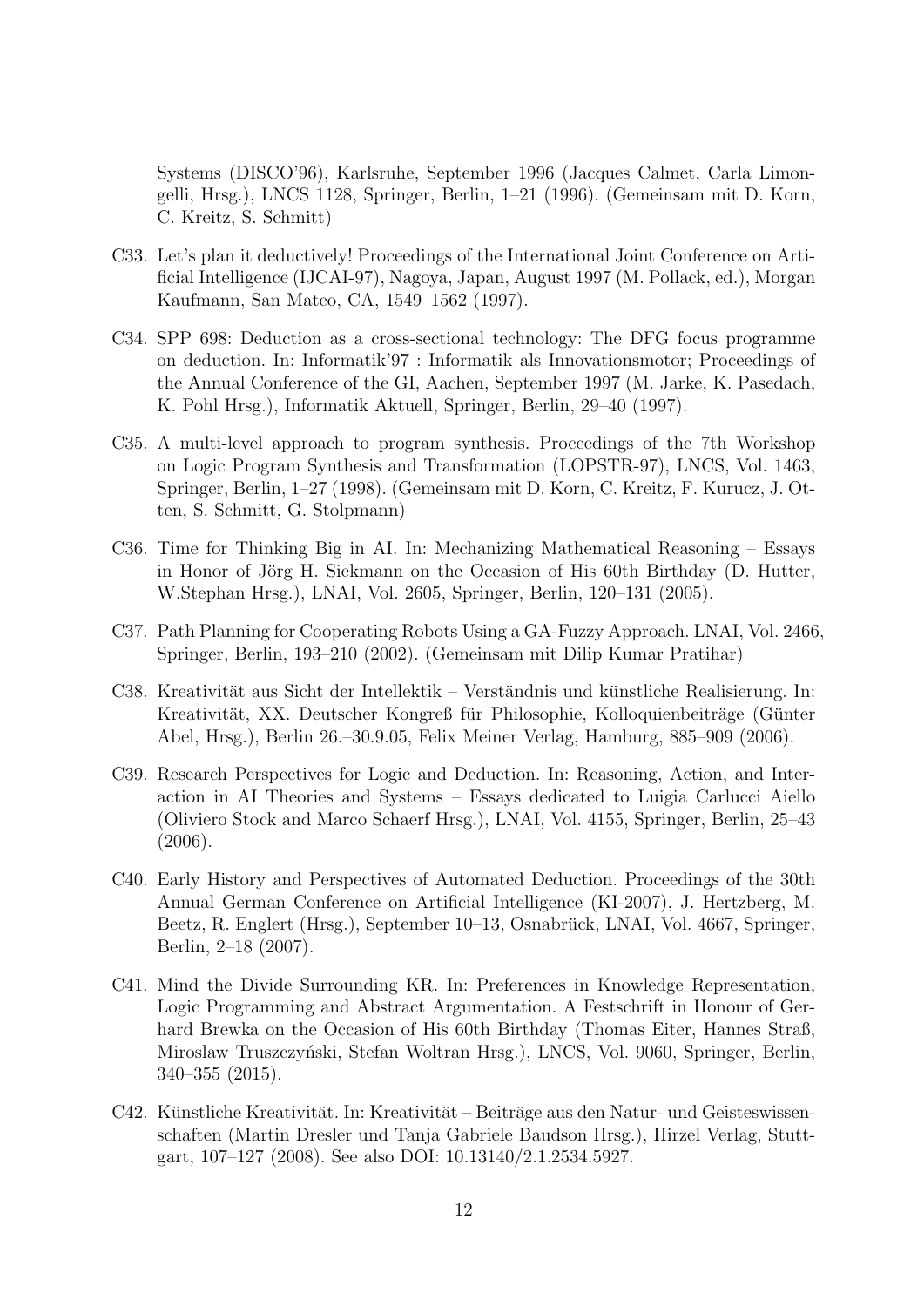- C43. General aspects of intelligent autonomous systems. In: Intelligent Autonomous Systems: Foundations and Applications (D.K. Pratihar, L.C. Jain Hrsg.), SCI 275, Springer, Berlin, 5–27 (2010).
- C44. Specifying and Verifying Organizational Security Properties in First-Order Logic. In: Verification, Induction, Termination Analysis – Festschrift for Christoph Walther on the Occasion of His 60th Birthday (S. Siegler, N. Wasser Hrsg.), LNAI, Vol. 6463, Springer, Berlin, 38–53 (2010). (Gemeinsam mit Christoph Brandt, Jens Otten, Christoph Kreitz)
- C45. Advances in Connection-Based Automated Theorem Proving. In: Provably Correct Systems (Mike Hinchey, Jonathan Bowen, Ernst-Rüdiger Olderog Hrsg.), Springer, Cham, 211–241 (2017). DOI 10.1007/978-3-319-48628-4 9 (Gemeinsam mit Jens Otten)
- C46. From Schütte's Formal Systems to Modern Automated Deduction. In: The Legacy of Kurt Schutte (Reinhard Kahle, Michael Rathjen Hrsg.), Springer, Heidelberg, Ch. ¨ 13, 215–249 (2020). (Gemeinsam mit Jens Otten)
- C47. Perspectives on Automated Deduction. In: 10th International Conference on Automated Deduction, Kaiserslautern, July 1990, Proceedings (M.E. Stickel, ed.), Lecture Notes in Artificial Intelligence 449, p.426 (1990).
- C48. A Vision for Automated Deduction Rooted in the Connection Method. In: The 26th International Conference on Automated Reasoning with Analytic Tableaux and Related Methods (TABLEAUX 2017), Brasilia, September 2017, Proceedings (R. Schmidt, C. Nalon, Hrsg.), LNAI 10501, Springer, 3–21 (2017). DOI: 10.1007/978- 3-319-66902-1 1.
- C49. Forschungspotenziale der Kunstlichen Intelligenz. In: Generationentransfer. Weiter- ¨ gabe von Dingen und Informationen in Natur und Kultur.  $(=44. \text{ Matreier Gespräche})$ zur Kulturethologie 2018. Schriftenreihe der Otto-Koenig-Gesellschaft). (Oliver Bender, Sigrun Kanitscheider, Bernhart Ruso, Hrsg.), Book on Demand, Norderstedt, 37–56 (2019). ISBN-13: 9783750411852.
- C50. Reminiscences of Kurt Schütte. In: The Legacy of Kurt Schütte (Reinhard Kahle, Michael Rathjen Hrsg.), Springer, Heidelberg, Ch. 6, 63–69 (2020).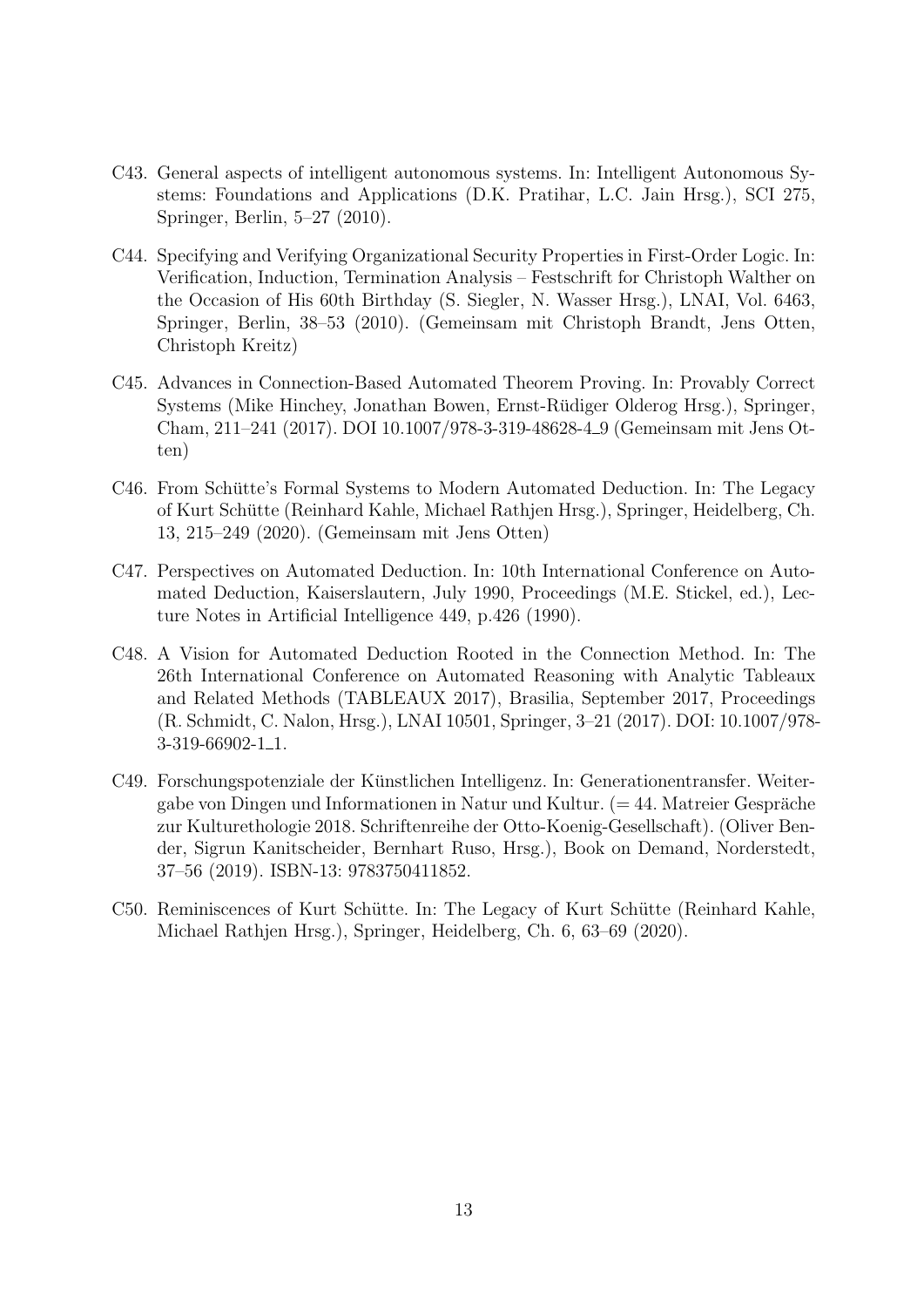### D. Aufsätze in Tagungsbänden

- D0. Ein Ansatz zu einem mechanischen Beweisverfahren für die Prädikatenlogik. Informatik'71, 1. Jahrestagung der Gesellschaft fur Informatik, S.56, 11.–14. Oktober ¨ 1971, München.
- D1. Proof search in a Gentzen-like system of first-order logic. Proceedings of the International Computing Symposium, North-Holland, Amsterdam, 205–212 (1975). (Gemeinsam mit J. Schreiber) Auch veröffentlicht als Bericht Nr. 7412 der TUM. Beigefügt in meiner Sammlung ist ein Report von Ruey-Juin Chang über diese Arbeit aus dem Jahre 1983.
- D2. Effizienzvergleiche von Beweisprozeduren. GI 4. Jahrestagung, Lecture Notes in Computer Science 26, Springer, Berlin, 153–160 (1974). Beigefugt ist eine Bespre- ¨ chung der Arbeit für das Zentralblatt für Mathematik 1975.
- D3. Die systematische Beweismethode und ihre Anwendungen. Künstliche Intelligenzforschung in der BRD, Informatik Bericht Nr. 5, Universität Bonn, 24–35 (1975).
- D4. Prädikatives Programmieren. 2nd GI Conference on Automata Theory und Formal Languages (H. Brakhage, Hrsg.), Lecture Notes in Computer Science 33, Springer, Berlin, 274–283 (1975). Beigefügt in meiner Sammlung ist eine Besprechung im Zentralblatt für Mathematik.
- D5. A syntactic connection between proof procedures and refutation procedures. GI– 3. Fachtagung für theoretische Informatik (Hans Tzschach, Helmut Waldschmidt, Hermann Walter, Hrsg.), Lecture Notes in Computer Science 48, Springer, Berlin, 215–225 (1977). Als Kurzfassung auch erschienen in: Tagungsbericht 3/1976, Automatisches Beweisen, Oberwolfach, 5.-10.1.1976.
- D6. Strategies for the synthesis of algorithms. GI–5. Fachtagung über Programmiersprachen, Informatik-Fachberichte 12, Springer, Berlin, 97–109 (1978). (Gemeinsam mit U. Furbach, J. Schreiber)
- D7. On strategies for the synthesis of algorithms. Proceedings of AISB/GI Conference on Artificial Intelligence (D. Sleeman, Hrsg.), Leeds University, England, 22–27 (1978).
- D7.1 Gemeinsame Aspekte verschiedener Beweisverfahren. Kurzfassung. 4th German Workshop on Artificial Intelligence  $(GWAI)$ , 19.-23.2.1977. Langfassung verfügbar als Report No. 79, Institut für Angewandte Informatik und Formale Beschreibungsverfahren, Universität Karlsruhe (1977).
- D8. Syntax-directed, semantics-supported program synthesis. Proceedings of the 4th Workshop on Automated Deduction (CADE-4), Austin, Texas (W. Joyner, Hrsg.), IBM, Yorktown Heights, 140–147 (1979).
- D9. On syntax-directed, semantics-supported program synthesis. Proceedings of the International Joint Conference on Artificial Intelligence, IJCAI-79, Tokio, August 1979, Stanford University, 59–62 (1979).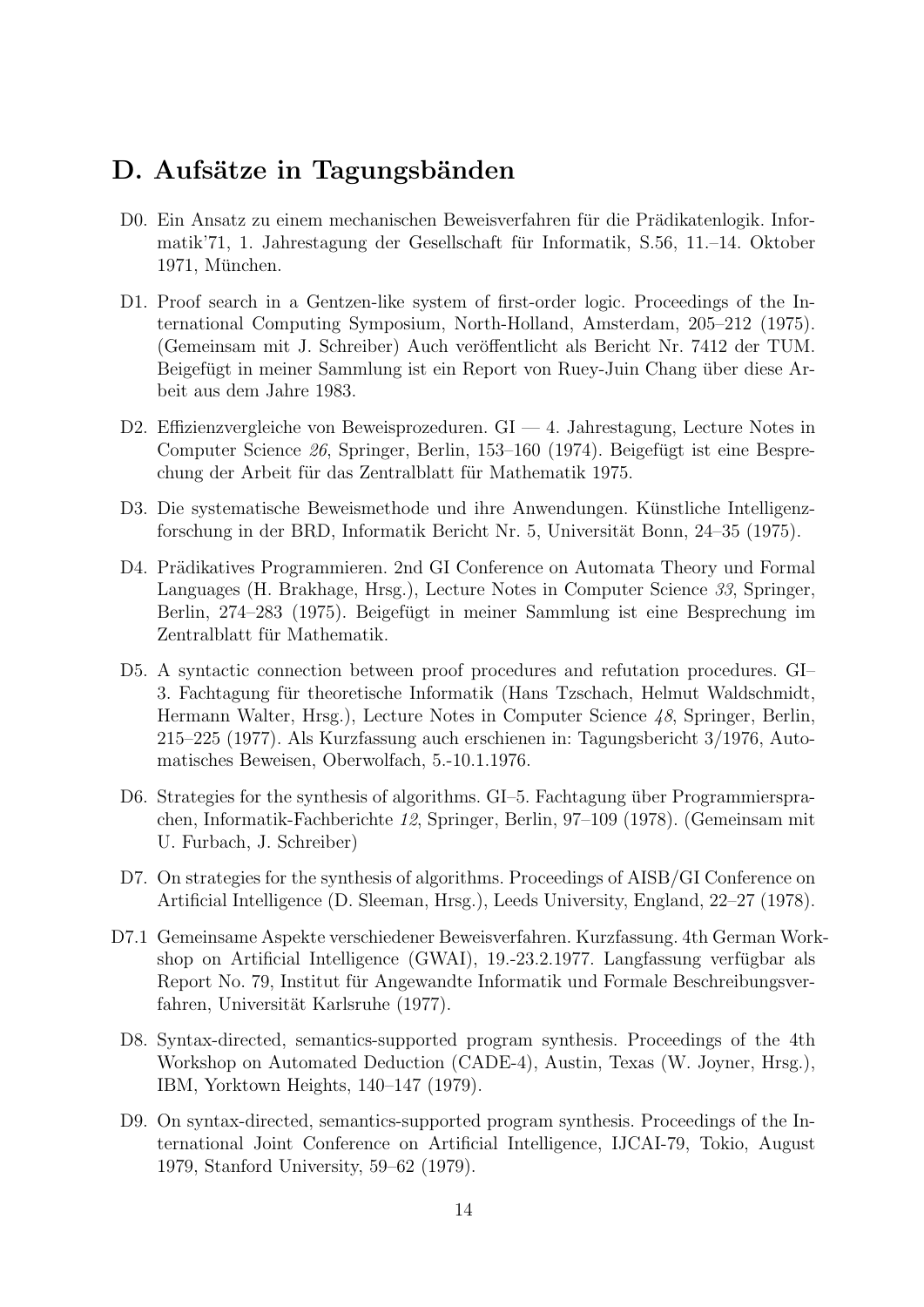- D10. A comparative study of several proof procedures. Artificial Intelligence, Proceedings of the AISB-80 Conference, Amsterdam, Juli 1980 (S. Hardy, Hrsg.), University of Sussex, England, 11–18 (1980). Auch als Bericht Nr. 82, Aug. 1979, Universität Karlsruhe, Institut fur Angewandte Informatik und Formale Beschreibungsverfah- ¨ ren.
- D11. A theoretical basis for the systematic proof procedure. Mathematical Foundations of Computer Science, Proceedings of the 9th Symposium MFCS'80, Rydzyna, Polen, September 1980 (P. Dembinski, Hrsg.), Lecture Notes in Computer Science 88, Springer, Berlin, 154–167 (1980). Gekürzte und vorläufige Fassung von E24.
- D12. On the completeness of connection graph resolution. German Workshop on Artificial Intelligence, Bad Honnef, January 1981 (J. Siekmann, Hrsg.), Informatik-Fachberichte 47, Springer, Berlin, 246–247 (1981).
- D13. Improvements of a tautology-testing algorithm. 6th Conference on Automated Deduction, New York, USA, June 1982 (D. Loveland, Hrsg.), Lecture Notes in Computer Science 138, Springer, Berlin, 326–341 (1982). (Gemeinsam mit K.M. Hörnig)
- D14. Towards an advanced implementation of the connection method. Proc. Eighth International Joint Conference on Artificial Intelligence (IJCAI-83), Kaufmann Inc., Los Altos, 920–922 (1983). (Gemeinsam mit E. Eder, B. Fronhöfer)
- D15. Extension of PROLOG through matrix reduction. Proceedings of ECAI-84 (T. O'Shea, Hrsg.), North-Holland, Amsterdam, 101–104 (1984). (Gemeinsam mit R. Caferra, E. Eder, B. Fronhöfer)
- D16. A Framework for the Parallel Evaluation of Recursive Queries in Databases. Proceedings of the First International Symposium on Database Systems for Advanced Applications (S. Lee, H.S. Kunii, W. Kim, Hrsg.), Seoul, Korea, 301-309 (1989). (Gemeinsam mit R. Qi)
- D17. Plan Generation by Linear Proofs: On Semantics. GWAI'89 (D. Metzing, Hrsg.), Informatik–Fachberichte 216, Springer, Berlin, 49–62 (1989). (Gemeinsam mit L. Farinas del Cerro, B. Fronhöfer, A. Herzig)
- D18. Cycle Unification. CADE-92 (D. Kapur, Hrsg.), Lecture Notes in Artificial Intelligence, Springer, Berlin, 94–108 (1992). (Gemeinsam mit S. Hölldobler, J. Würtz)
- D19. KoMeT. CADE-94 (A. Bundy, Hrsg.), Lecture Notes in Artificial Intelligence, Springer, Berlin, 783–787 (1994). (Gemeinsam mit S. Brüning, U. Egly, T. Rath)
- D20. Towards an Adequate Theorem Prover Based on the Connection Method. Proceedings of the Sixth International Conference on Artificial Intelligence and Information-Control Systems of Robots (Plander, Hrsg.), World Scientific Publishing Company, 137–148 (1994). (Gemeinsam mit S. Bruning, U. Egly, T. Rath) ¨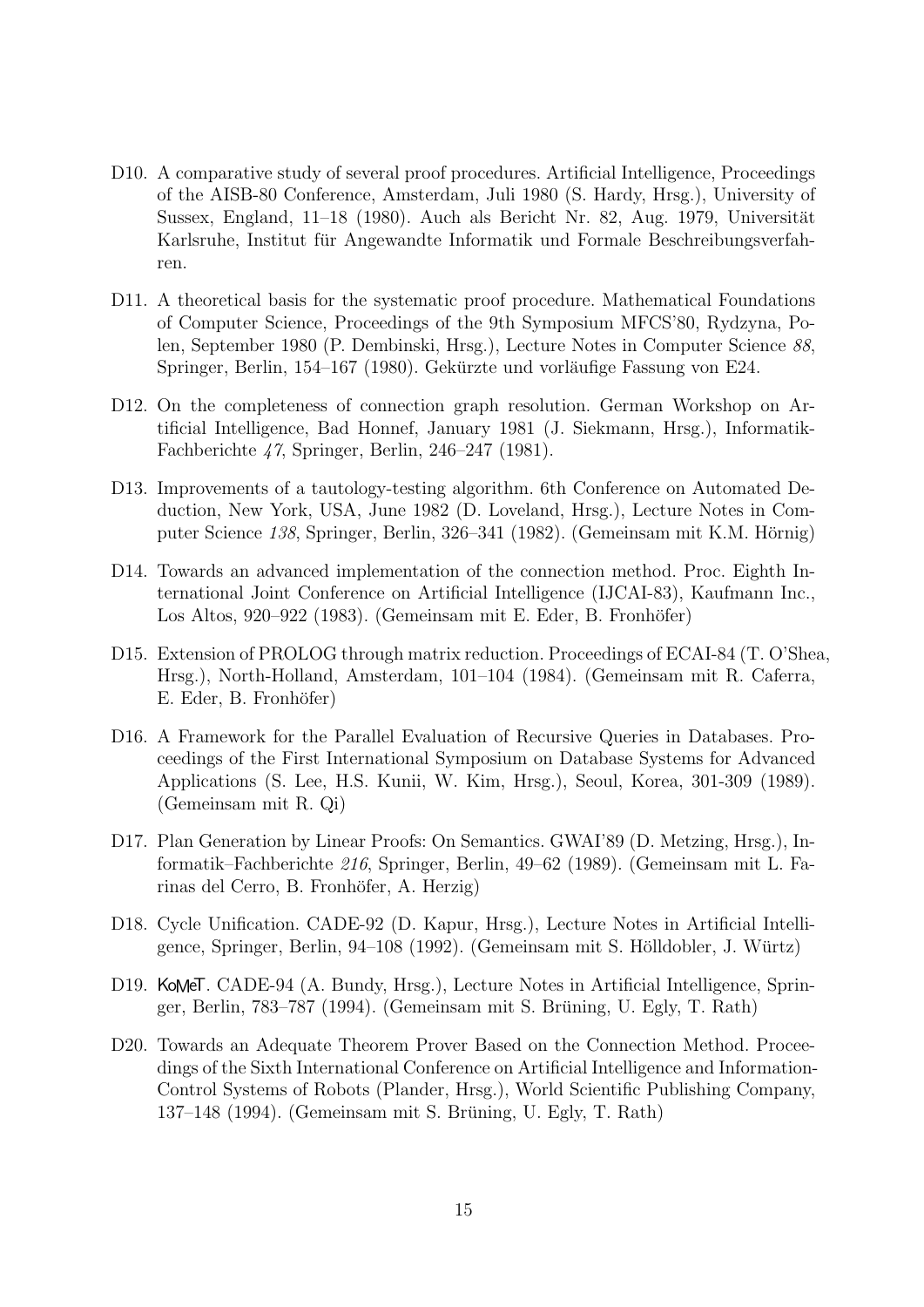- D21. A Heuristic Search Approach to Effectively Solve Constrained Optimization Problems from Logical Specifications. Proceedings of the International Conference on Knowledge Based Computer Systems, Mumbai, India, 17-19 December 1998 (M. Sasikumar et al. Hrsg.), National Centre for Software Technology, Mumbai, Indien, 39–49 (1998). (Gemeinsam mit P. Dasgupta, P.P. Chakrabarti, A. Dey, S. Ghose)
- D22. leanCoP: Lean Connection-Based Theorem Proving. Proceedings of the Workshop on First-Order Theorem Proving, St. Andrews, Scotland, July 2000 (P. Baumgartner, H. Zhang, Hrsg.), Universität Koblenz, 152–157 (2000). (Gemeinsam mit Jens Otten)
- D23. Ansatz zu einem systematischen mechanischen Beweisverfahren in der Prädikatenlogik. Informatik 71, 1. Jahrestagung der Gesellschaft für Informatik, S.56, 11.–14. Oktober 1971.
- D24. A systematic theorem proving procedure. Second Annual Computer Science Conference, Detroit, Michigan, USA, S.45, W10A9 (1974).
- D25. On a Scientific Discipline (Once) Named AI. Proceedings of the Twenty-Seventh International Joint Conference on Artificial Intelligence (IJCAI 2018). Evolution of the contours of AI. Stockholm 8.–14.7.2018, 5143–5149 (2018). https://doi.org/10.24963 /ijcai.2018/713. https://www.ijcai.org/proceedings/2018/0713.pdf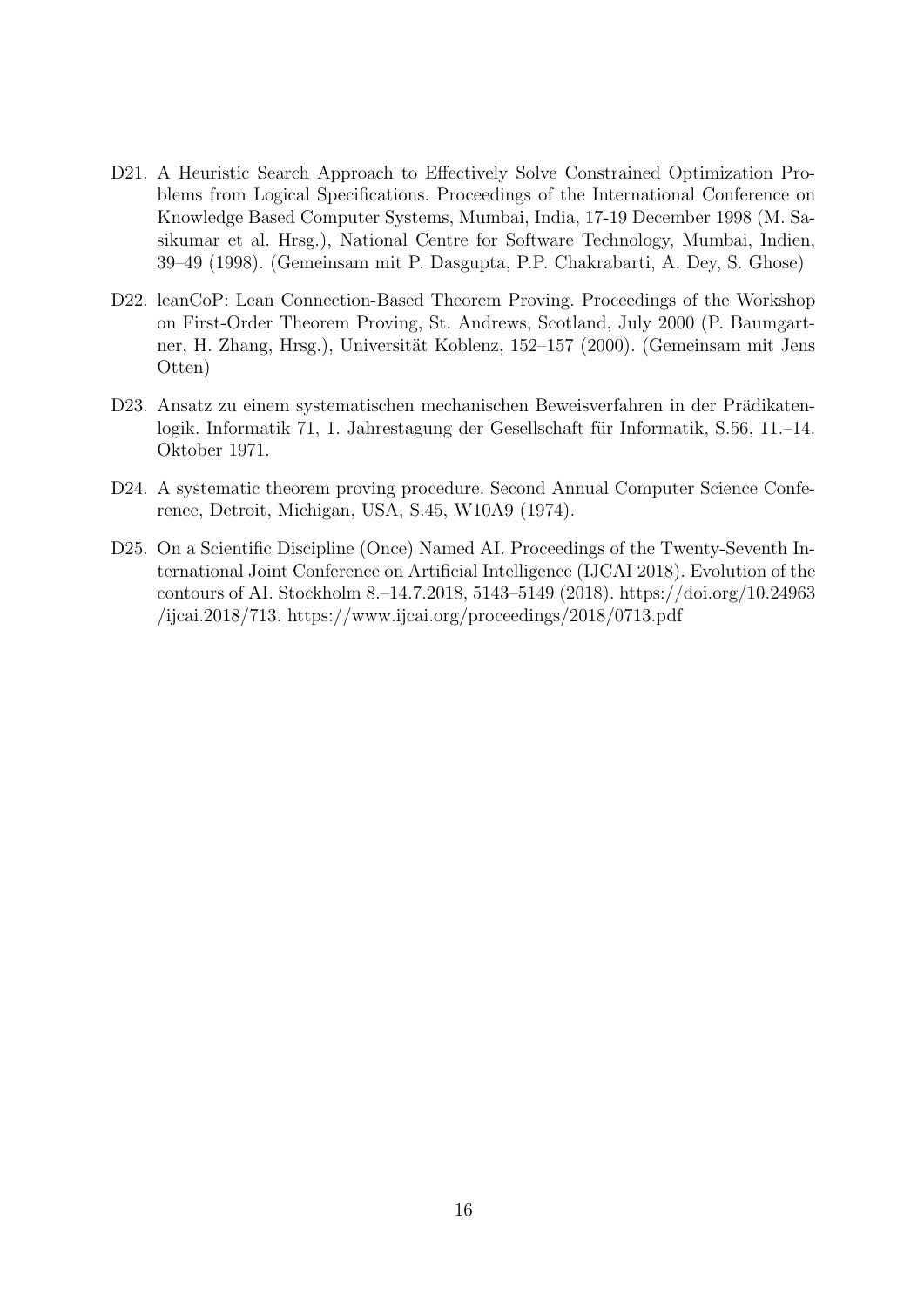# E. Weitere wissenschaftliche Arbeiten

Nicht erwähnt sind u.a. unzählige, im Rahmen von Projekten entstandene Berichte an die jeweiligen Projektförderer.

- E0. Der Abbildungssatz von Reinhold Remmert. Diplomarbeit, Mathematisches Institut, Ludwig-Maximilians-Universität München (1964).
- E1. Schnittelimination in einem Teilsystem der einfachen Typenlogik. Dissertation, Naturwissenschaftliche Fakultät der Ludwig-Maximilians-Universität München (1968).
- E2. Mathematical Semantics for a Language with GOTOS. Unpubliziertes Manuskript, 2 S., Oktober (1970).
- E2.1 Plädoyer für eine Wissenschaftsplanung. Unveröffentlichtes Manuskript, am 24.1.1966 an die ZEIT zur Veröffentlichung eingereicht, jedoch abgelehnt.
- E3. Programmieren in der Sprache der Prädikatenlogik. Habilitationsarbeit eingereicht am Fachbereich Mathematik der Technischen Universität München (1975). (Abgelehnt)
- E3.1 Sachlicher Bericht zur Teilnahme am IFIP Kongreß, Stockholm 1974. München, 23.8.1974.
- E3.2 Sachlicher Bericht zur Teilnahme an der Jahrestagung der Gesellschaft für Informatik  $(GI)$ . München, 21.10.1975.
- E4. Predicative programming. Fachbereich Mathematik, Technische Universität München, interner Bericht (1975). Gekürzte, der INRIA zur Verfügung gestellte und zur IJCAI-75 eingereichte Version als E4' bezeichnet.
- E5. Formale Sprachen. Vorlesungsskriptum, Fachbereich Angewandte Mathematik und Informatik, Universität des Saarlandes, A 75/10, 89 Seiten (1975) sowie Fachbereich Informatik, Hochschule der Bundeswehr, München (1976).
- E6. Synthesis of strategic definitions and their control. Fachbereich Mathematik, Technische Universität München, Bericht 7610 (1976).
- E7. A uniform approach to programming. Fachbereich Mathematik, Technische Universität München, Bericht 7633 (1976).
- E8. Berechenbarkeit. Vorlesungsskriptum, Fachbereich Informatik, Hochschule der Bundeswehr, München (1976).
- E8.0 Tagung über "Automatisches Beweisen", unveröffentlichtes Manuskript (bzw. Rund-" brief der FG KI?), 29.1.76.
- E8.1 IJCAI-77 Ein Reisebericht. Rundbrief der FG KI, Nr.11, S.11–12, November 1977.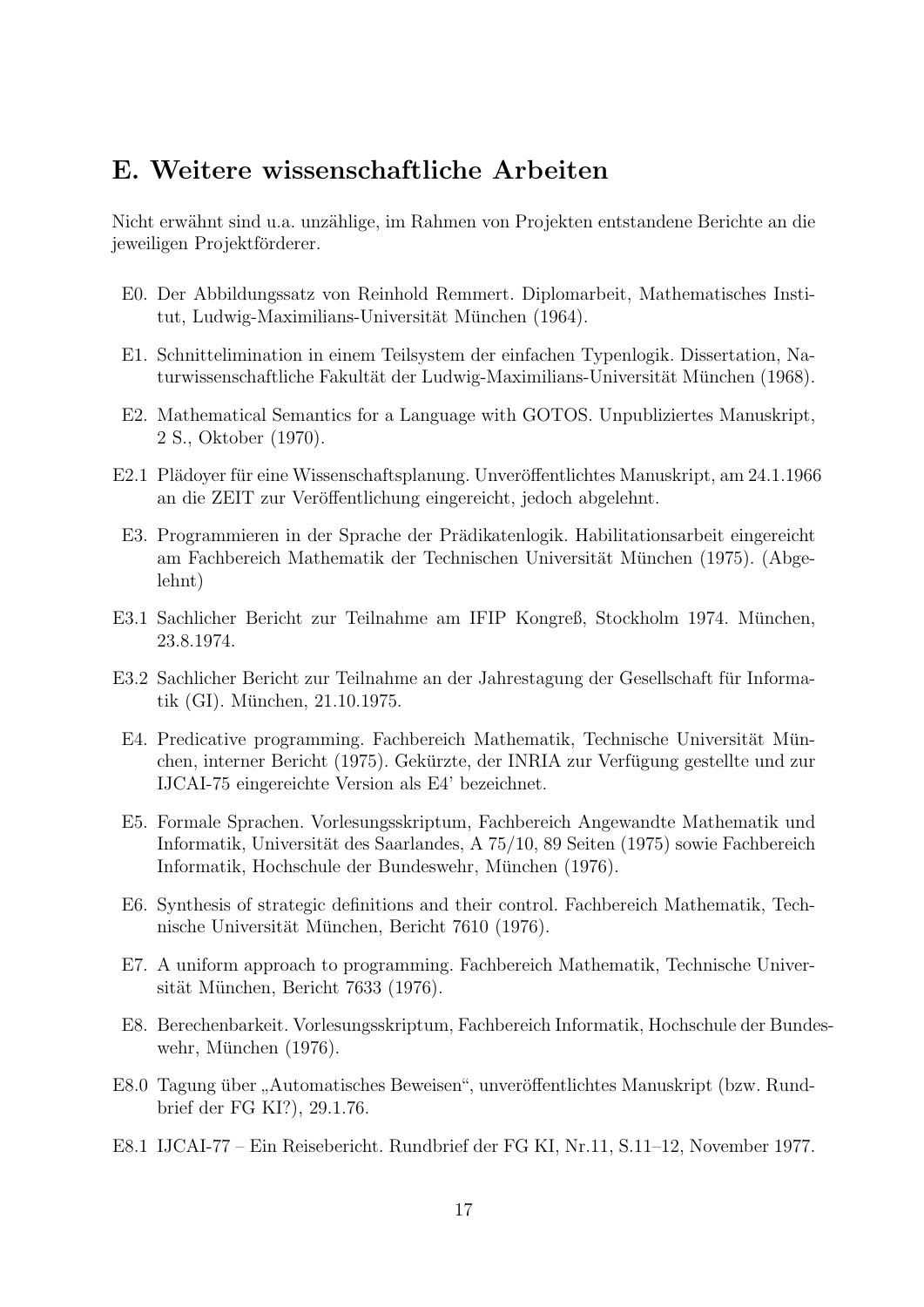- E8.2 Report on a trip through the US. Rundbrief der FG KI, Nr.11, S.17–19, November 1977.
- E8.3 Ein bemerkenswerter Erfolg im Automatischen Beweisen. Rundbrief der FG KI, Nr.15, S.2–4, November 1977.
- E8.4 Bericht vom "Logic Programming Meeting". Mutmaßlich Rundbrief der FG KI 1976.
- E8.5 Was ist Intelligenz? Handgeschriebenes Manuskript mutmaßlich aus der Zeit um 1976.
- E8.6 Gedanken zu einer Ökonomie. Handgeschriebenes Manuskript mutmaßlich aus der Zeit um 1980.
- E9. Synthese und Analyse von Algorithmen. Vorlesungsskriptum. Teil I. Deduktion von Algorithmen. Bericht 80, Institut fur Angewandte Informatik ¨ und Formale Beschreibungsverfahren, Universität Karlsruhe (1979). Teil II. Das P-NP-Problem. Institut für Angewandte Informatik und Formale Beschreibungsverfahren, Universität Karlsruhe (1979).
- E9.1 IJCAI-79 A report. Rundbrief der FG KI, Nr.19, S.25–28, Dezember 1979.
- E9.2 KI-Forschung in Japan. Rundbrief der FG KI, Nr.19, S.37, Dezember 1979.
- E9.3 Unrestricted Resolution is exponential. Unpublished manuscript with a false result, 19.2.1980.
- E9.4 Sachlicher Bericht über die Teilnahme an der AISB-80, der International Conference on Artificial Intelligence. München, 16.7.1980.
- E10. "Intellektik" statt "KI" Ein ernstgemeinter Vorschlag. Rundbrief der Fachgruppe Künstliche Intelligenz in der Gesellschaft für Informatik 22, 15–16 (December 1980).
- E11. A strong completeness result for the connection graph proof procedure. Projekt Beweisverfahren, Institut für Informatik, Technische Universität München, Bericht ATP-3-IV-80 (1980). Enthält ein inkorrektes Resultat.
- E12. Die Konnektionsmethode im Theorembeweisen. Rundbrief der Fachgruppe Künstliche Intelligenz in der Gesellschaft für Informatik,  $23$ , 12–14 (1981).
- E12.1. "Intellektik" findet französischen Zuspruch. Rundbrief der Fachgruppe Künstliche Intelligenz in der Gesellschaft für Informatik, 26, 58 (1982).
- E12.2. Japan übernimmt die Führung Ein kurzer Reisebericht. Rundbrief der Fachgruppe Künstliche Intelligenz in der Gesellschaft für Informatik,  $26, 59-60$  (1982).
- E12.3. Bericht über die Second International Conference on Artificial Intelligence and Information-Control Systems of Robotics. Rundbrief der Fachgruppe Künstliche Intelligenz in der Gesellschaft für Informatik,  $28$ ,  $44-45$  (1982).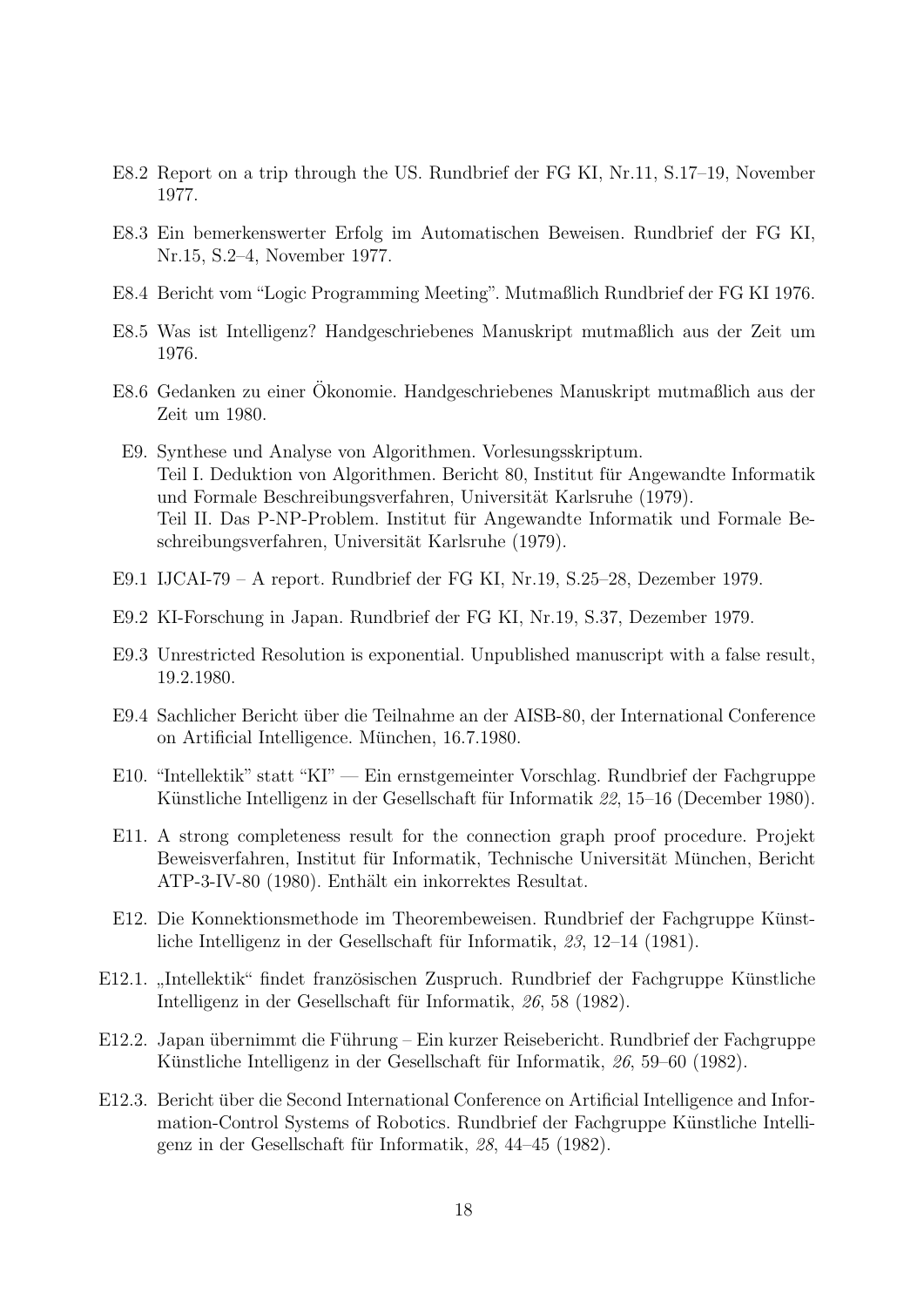- E12.4. ECCAI got started. Rundbrief der Fachgruppe Künstliche Intelligenz in der Gesellschaft für Informatik,  $28, 46-47$  (1982).
- E12.5. Wider ein hartnäckiges Mißverständnis. Rundbrief der Fachgruppe Künstliche Intelligenz in der Gesellschaft für Informatik,  $29, 5-6$  (1983).
- E12.6. ISAI 1983 Ein kurzer Reisebericht. Rundbrief der Fachgruppe Künstliche Intelligenz in der Gesellschaft für Informatik,  $32, 19-21$  (1983). Enthält auch E13.1.
- E12.7. Calculemus Eine Buchbesprechung. Rundbrief der Fachgruppe Künstliche Intelligenz in der Gesellschaft für Informatik,  $32, 34-35$  (1983).
- E12.8. Position Paper concerning the existing reports on Advanced Information Processing and Software Technology. 11.10.1982. Gemeinsam mit Peter Raulefs.
- E12.9. Comparative Aspects of Projects like ESPRIT. 10.11.1982.
	- E13. An overview of formalisms, issues, languages, and systems for the representation of knowledge. Forschungsgruppe Künstliche Intelligenz, Institut für Informatik, Technische Universität München, Bericht ATP-22-XII-83 (1983). (Gemeinsam mit M. Bruynooghe, C. Freksa, P. Haddawy, M. Moreau)
- E13.1. Toast, delivered at the occasion of the banquet given at the I IFAC International Symposium on Artificial Intelligence (ISAI), Leningrad, USSR, 6. October 1983. Siehe auch E12.6.
- E13.2. Assessment of Software Support Environments for Knowledge-Based Systems. Preparatory Study, Project Outline. 1982. Gemeinsam mit Peter Raulefs.
- E13.3. Sachlicher Bericht über die Teilnahme am Colloque International de Logique. München 27.7.1981.
- E13.4. Bericht über die Second International Conference on Artificial Intelligence and Information-Control Systems of Robots. München, 1982.
- E13.5. CADE-7 Ein Reisebericht. Verfaßt für die DFG zu deren Reisebeihilfe. München, 19.5.1984.
- E13.6. Sachlicher Bericht zur Teilnahme an der 6. Europäischen Konferenz für Künstliche Intelligenz. München, 10.10.1984.
- E13.7. Fragen zur Zeit, Interview mit dem ZDF (Herrn Wunsche), 3.7.1983. ¨
	- E14. Software Eine Studie aus der Perspektive der Künstlichen Intelligenz. Forschungsgruppe Künstliche Intelligenz, Institut für Informatik, Technische Universität München, Bericht ATP-27-IV-84 (1984).
	- E15. Some parallel proof procedures based on the connection method. Forschungsgruppe Künstliche Intelligenz, Institut für Informatik, Technische Universität München, (1985). (Gemeinsam mit K. Aspetsberger, S. Bayerl, E. Eder, F. Kurfeß)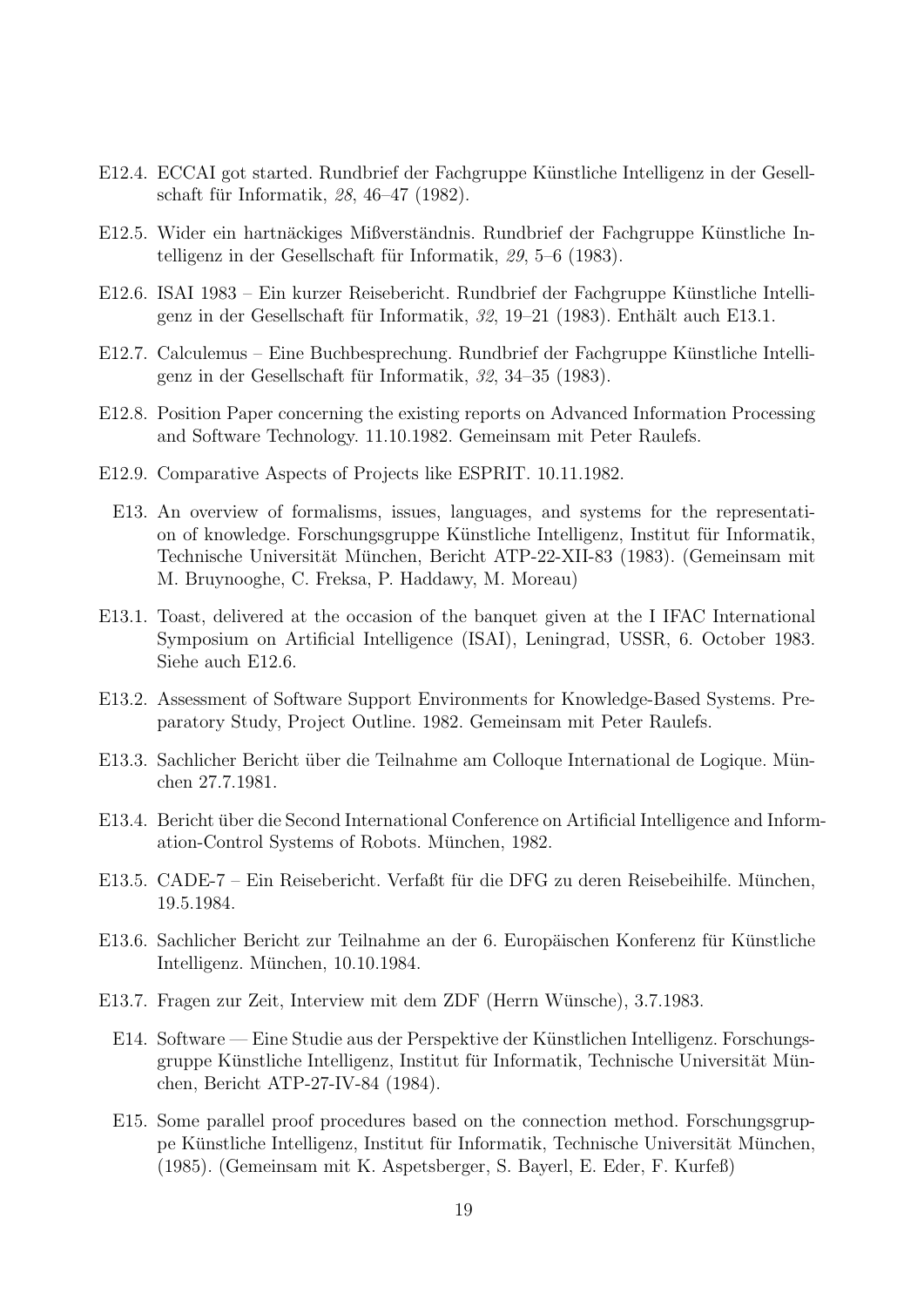- E16. Logic and algebraic computation. SIGSAM Bulletin, vol. 18, no. 2, p. 26 (1984).
- E17. Technologien für Expertensysteme der nächsten Generation. Vortragsmanuskript, 9 S. (1986).
- E18. KI Eine deutsche Kirsche. KI 1, 87–89 (1988).
- E19. Logische Analyse und Beschreibung der Sprache zur objekt-orientierten Wissensdarstellung in PRINCESS (PRolog INCremental Expert System Shell). Unpubliziertes Manuskript, 55 S. (1987). (Gemeinsam mit E. Elver, J. Schneeberger)
- E20. Concurrent Software Production. Proceedings of the Workshop on Automating Software Design, St. Paul, Minnesota, 8–11 (25 August 1988). (Vorversion zu C29)
- E21. Herausforderer Japan. Interview with K. Klotz, Süddeutsche Zeitung  $175$ , 23 (1 Aug. 1988).
- E22. On the Semantics of an Action Logic. (1988).
- E23. Zur Rezension "Studien- und Forschungsführer Künstliche Intelligenz" in KI 2/88<br>
ster Dr. Luft, KL 2/88, 77, 78 (1988), (Gausineans mit J. Sielmanns, N. Fisineans von Dr. Luft. KI 3/88, 77–78 (1988). (Gemeinsam mit J. Siekmann, N. Eisinger, J. Schneeberger)
- E24. (A formal/) The complete theoretical basis for the systematic proof method. Projekt Beweisverfahren, Institut für Informatik, Technische Universität München, Bericht ATP-1-I-80, Bericht ATP-6-XII-80 (1980).
- E25. Interview with IJCAI's Wolfgang Bibel. AI Week  $6(18)$ , 1, 6–7 (September 15, 1989).
- E25.1 Foreword. In: Nonmonotonic Reasoning: Gerhard Brewka, Logical Foundations of Commonsense, Cambridge University Press, Cambridge, pp. viif (1991).
- E26. Die Fehl-Sprüche sozialorientierter Autoren. KI 2, 110 (Juni 1991).
- E27. Report of my visit to ICOT. In: The Research Exchange Report by Researchers Invited to ICOT from Abroad, Final Stage (1989 to 1991), ICOT, Institute for the New Generation Computer Technology, Tokio, 50–56 (1992).
- E28. Evaluation report on the FGCS project. In: Proceedings of the FGCS Project Evaluation Workshop, ICOT, Institute for the New Generation Computer Technology, Tokio, 29–35 und 39–47 (Juni1992). Auszugsweise veröffentlicht in "R. P. van de Riet, An overview and appraisal of the Fifth Generation Computer System project", Future Generation Computer Systems Journal 9, 83–103 (1993).
- E29. DFG-Schwerpunktprogramm Deduktion. In: KI 3, 71–74 (September 1992).
- E29.1 Verwendung von Beweisverfahren in der Programmierung. Abschlußbericht des von der DFG geförderten Forschungsprojektes (1990).
- E29.2 Programmsynthese aus Beispielen. Abschlußbericht des von der DFG geförderten Forschungsprojektes Bi 228/4-1, 3.2.1993.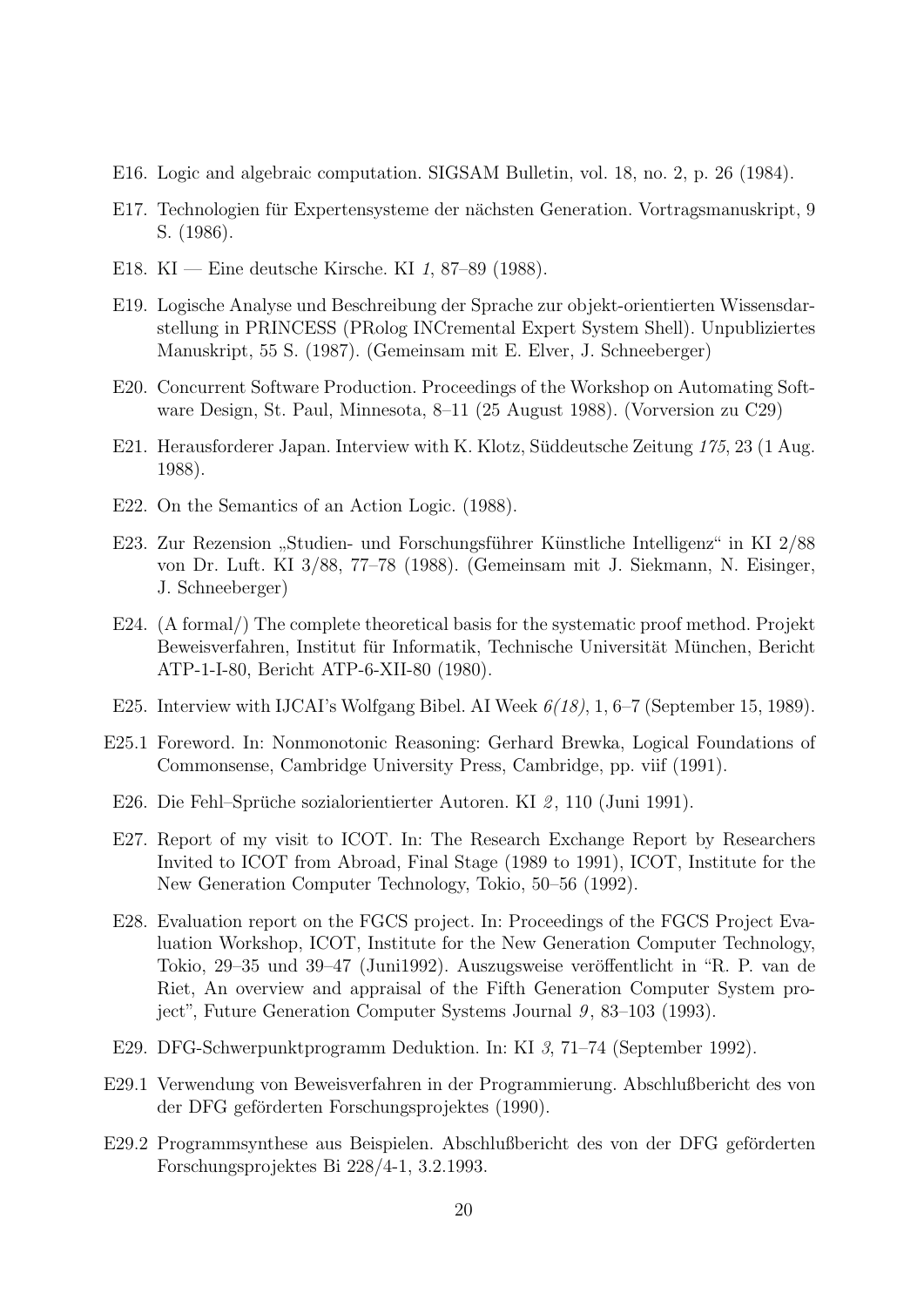- E29.3 Antrag auf Einrichtung eines Schwerpunktprogramms Deduktion. 1991.
- E30. Kirschbluten Bilanz und Perspektiven der Intellektik. Vortragsmanuskript zum ¨ zehnjährigen Bestehen der KIFS, Frühjahrsschule Künstliche Intelligenz (1992). DOI: 10.13140/RG.2.2.23857.17760
- E31. Dimensionen der Inferenz Die andere Basis wissensbasierter Systeme. Statusseminar des BMFT, Künstliche Intelligenz, Berlin (April 1993), G. Wolf, Hrsg., DLR, Berlin 158 – 171 (1994).
- E32. Deduction. Dagstuhl-Seminar-Report 58, 8.–12.3.93. (Gemeinsam mit Koichi Furukawa, Mark Stickel, Hrsg.).
- E33. On knowledge engineering. Diskussionsbeitrag zu einem Vortrag von Prof. D. Bjørner. Fifth Generation Computer Systems, ICOT Journal 37, S.36 (1993).
- E34. Towards an adequate connection calculus. Proceed. IJCAI-93 Workshop on Automated Theorem Proving (A. Bundy, N. Dershowitz, M. Golumbic, H. Kirchner, Hrsg.), 27–28, Chambéry (August 30, 1993).
- E35. Sicherheit, Zuverlässigkeit und Korrektheit von Software. Informatik Spektrum  $16(4)$ , 227–228 (1993). (Gemeinsam mit M. Broy, S. Jähnichen, H.-J. Kreowski, J. Siekmann, F. Vogt)
- E36. Letter to the editor. Artificial Intelligence Journal 64, 353–354 (1994). (Gemeinsam mit S. Brüning, M. Thielscher)
- E37. Monsieur, les ordinateurs peuvent-ils vraiment raisonner logiquement? Bulletin de l'AFIA, Association Française pour l'Intelligence Artificielle, 11 15 (1993).
- E38. Können Computer logisch denken? Reflektionen über die IJCAI-93 in Chambéry, KI 4/93 , 49 (1994).
- E39. Informatik und Intellektik als Zwiegespann in die Zukunft Positionspapier zum Forum "Perspektiven der Informatik", Dagstuhl (November 1993).
- E40. Strong Completeness of Connection-Graph Resolution (Extended Abstract). In: DFG-Kolloquium *Deduktion*, März 1994, Technische Hochschule Darmstadt, Fachbereich Informatik, Bericht Nr. AIDA-94-02, 16–19 (1994).
- E41. KoMeT. DFG-Kolloquium *Deduktion*, März 1994, Technische Hochschule Darmstadt, Fachbereich Informatik, Bericht Nr. AIDA-94-02, 19–20 (1994). (Gemeinsam mit S. Brüning, U. Egly, T. Rath)
- E42. Informatik und Intellektik als zukünftiges Zwiegespann. KI  $1/1994$ , 16–22 (1994). (Gemeinsam mit J. Siekmann)
- E43. DFG-Kolloquium Deduktion, März 1994, Technische Hochschule Darmstadt, Fachbereich Informatik, Bericht Nr. AIDA-94-02 (1994). (Als Herausgeber.)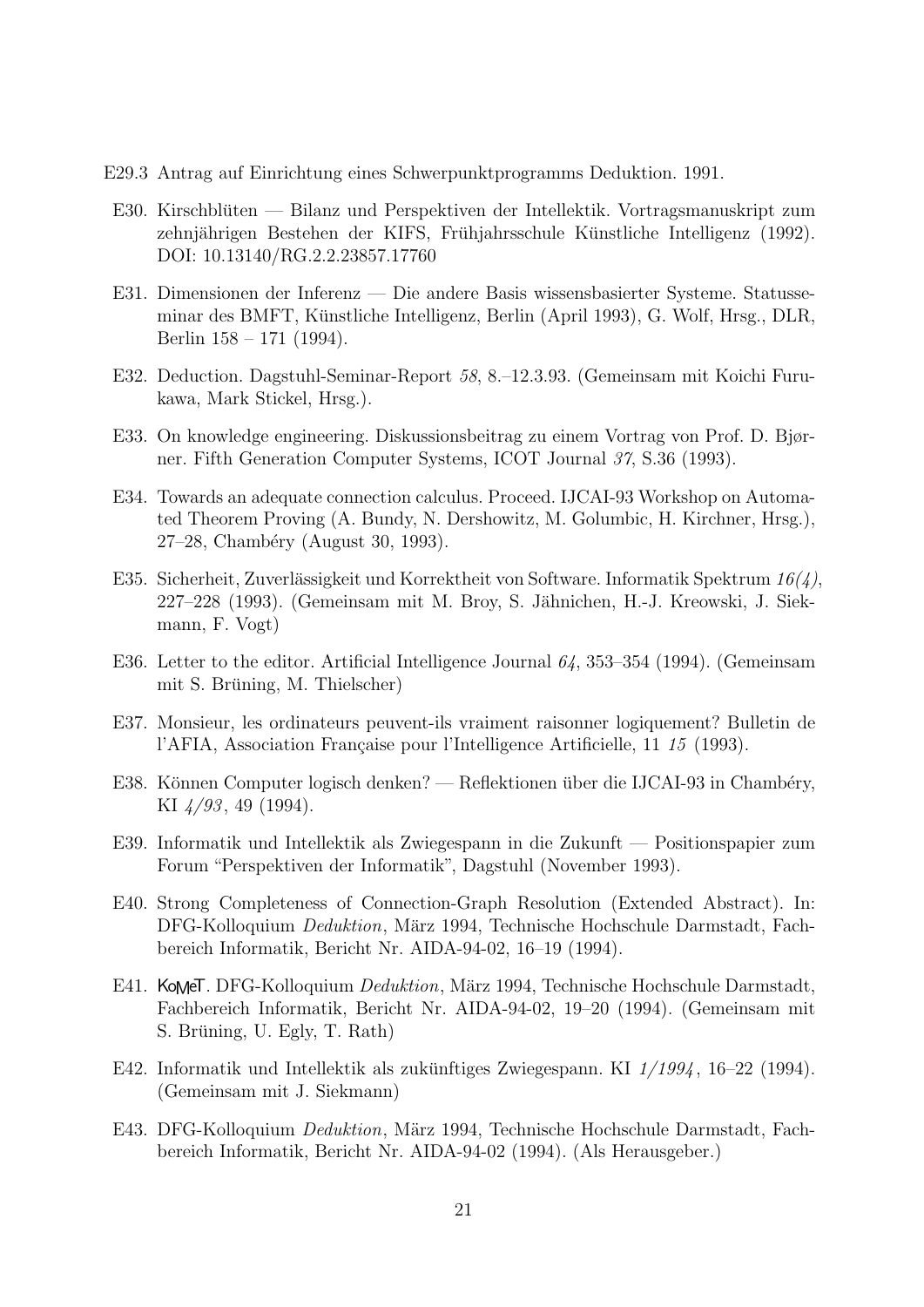- E44. Logisches Schließen mit Maschinen, THD INTERN Nr. 3, Jahrgang 15, S. 6 (5.5.1994).
- E45. Einträge zu den Stichworten "Annahme der Weltabgeschlossenheit", "Aussagenlogik", "Beweis", "Beweisen, automatisches", "Beweisverfahren", "Intellektik", "Logik-Programmierung", "Prädikatenlogik", "Proposition" erstellt für das Wörterbuch der Kognitionswissenschaft, Klett-Cotta Verlag. (Wegen Unstimmigkeiten mit dem Herausgeber zurückgezogen)
- E46. Does Tool Support Enhance Our Intellectual Capabilities? Panel Diskussionsbeitrag. Dagstuhl-Seminar "Logical Theory of Program Construction", Report 84, S. 43–45 (1994).
- E47. Decomposition of Tautologies into Regular Formulas and Strong Completeness of Connection-Graph Resolution. Informal Proceedings of the 11th Annual Meeting of the "GI-Fachgruppe Deduktionssysteme" in Darmstadt, Forschungsbericht AIDA-94-06, FB Informatik, THD, S. 6 (1994). Also in: Deduction, Dagstuhl-Seminar-Report 110, W. Bibel, K. Furukawa, M. Stickel, Hrsg., 20.-24.3.1995. Also in: Workshop Logic, Domains, and Programming Languages, Darmstadt, S.2, 25.-27.5.1994. Unter dieser Nummer auch Preface zu dem oa. Meeting.
- E48. The Role of Automated Deduction in Intellectics. In"Automated Reasoning: Bridging the Gap Between Theory and Practice", AISB-95 Workshop Programme, S. 12–14 (1995). (Gemeinsam mit Michael Thielscher) Auch auf dem Workshop März 1995 in Igls vorgetragen und in dem Tagungsband veröffentlicht.
- E49. Identität und Vision der Künstlichen Intelligenz. In: "Mit leisen Schritten Von der Künstlichen Intelligenz als Vision zur intelligenten Technik als Perspektive", Bundesministerium für Bildung, Wissenschaft, Forschung und Technologie BMBF, Dokumentation zur gleichnamigen Veranstaltung vom 4.7.94, S. 18–21 (1995).
- E50. Gesprächsbeiträge in: Petra Ahrweiler, Künstliche Intelligenz-Forschung in Deutschland — Die Etablierung eines Hochtechnologie-Fachs, Waxmann Verlag, Münster, S.19,24f,26,32,34,37,51,60f,62,64,75,78,83,137,154 (1995).
- E51. Cycle unification and logic programming. In: Arbeitspapiere des 7. Workshops Logische Programmierung der GI-Fachgruppe "Deklarative KI-Programmierung", Go- $\frac{\text{sen}}{\text{Berlin}}$ , 6 Seiten (1991). (Gemeinsam mit S. Hölldobler, J. Würtz)
- E52. Laudatio auf die Diplomarbeit von Torsten Schaub anläßlich der Verleihung eines Preises für hervorragende wissenschaftliche Arbeiten. Jahresbericht der Vereinigung von Freunden der Technischen Hochschule zu Darmstadt e.V., S. 36–38 (1992).
- E53. Properties vs. Resources Evaluating formalisms for planning. Dagstuhl-Seminar "Deductive Approaches to Plan Generation and Plan Recognition", Report 77, S.6 (1993).
- E54. Deduction. Dagstuhl-Seminar, Report 110 (1995). (Gemeinsam mit Koichi Furukawa, Mark Stickel)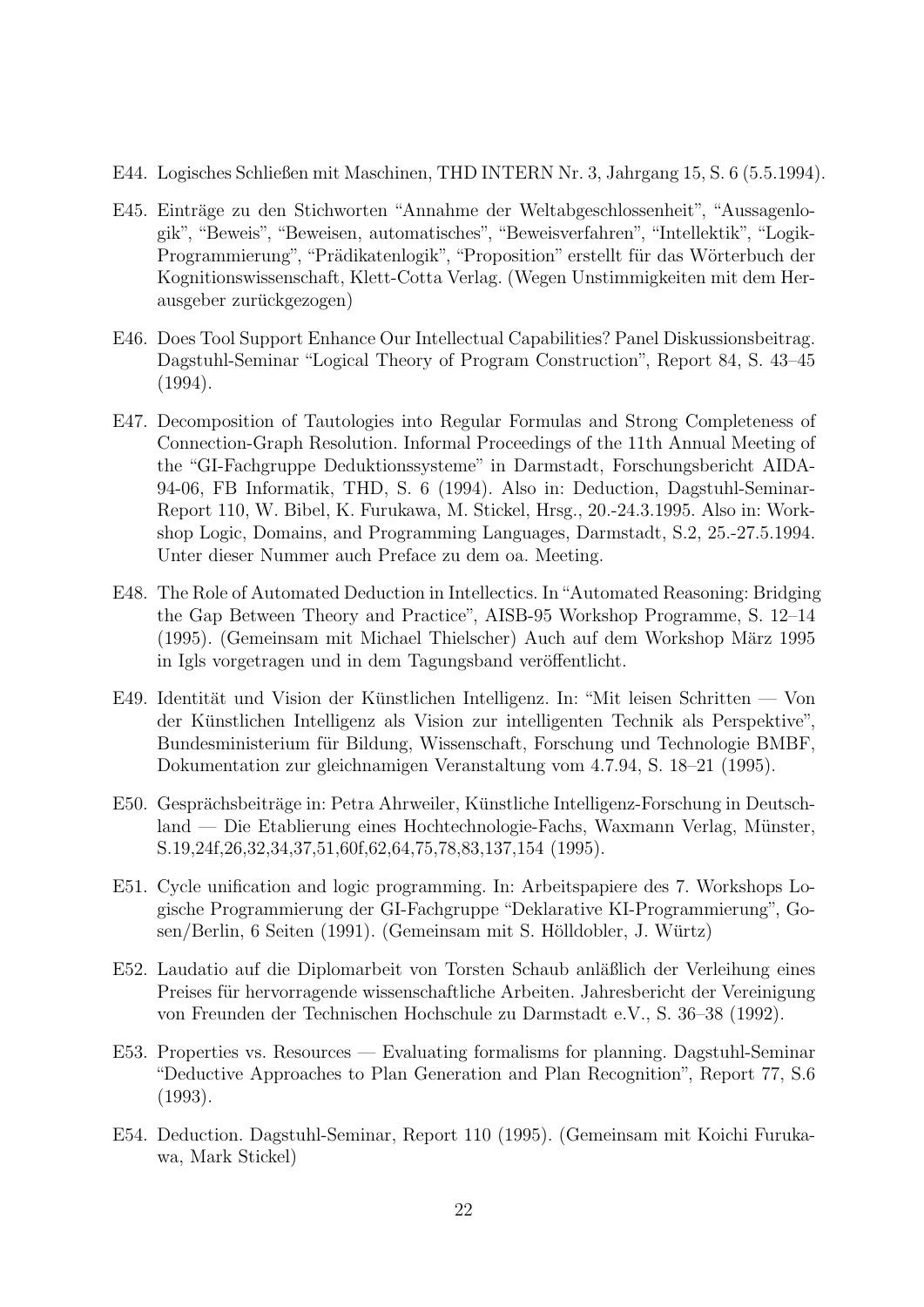- E55. AvH-Preisträger Prof. Robinson aus Syracuse an der THD. THD INTERN Nr. 7, Jahrgang 16, S. 6 (16.11.1995).
- E56. Interviewbeitrag zu dem Artikel "Auslaufmodell Mensch", BIT 8, S. 30–48 (1996).
- E57. Solving Logic Problems with KOMET. Technischer Bericht AIDA-95-15, Technische Hochschule Darmstadt, FG Intellektik (1995). (Gemeinsam mit S. Brüning, U. Egly, D. Korn, T. Rath) Das in meiner Sammlung verfügbare Exemplar der Arbeit legt nahe, daß diese Arbeit an das J. Logic Programming 1994 eingereicht und dann offenbar abgelehnt wurde, da ich eine Veröffentlichung in den Bänden 18 (1994) bis 29 (1996) nicht feststellen konnte.
- E58. Automated Deduction. Teilnahme am Panel I des Dagstuhl Seminars "Disjunctive Logic Programming and Databases: Non-Monotonic Aspects", Report 150, S. 25–26 (1996).
- E59. Deductive vs. "Classical" Planning, or How to Waste Research Efforts. Dagstuhl-Seminar "Control of Search in AI Planning", Report 161, p. 4 (1996).
- E60. KI-Preis für Professor Bibel. THD INTERN Nr. 7, Jahrgang 17, S. 2 (14.11.1996).
- E61. Gleichheit in SETHEO. Unveröffentlichtes Manuskript (November 1989).
- E62. Einträge zu den Stichworten *nichtmonotones Schließen, Ermangelungsschließen, In*tellektik, Konnektionsmethode, prädikatives Programmieren im Lexikon Informatik und Datenverarbeitung 4. Auflage. Oldenbourg Verlag, München (1997).
- E63. Deduction. Dagstuhl-Seminar-Report 170 (1997). (Gemeinsam mit Ulrich Furbach, Ryuzo Hasegawa, Mark Stickel)
- E64. Cycle Unification of Type  $C_{pq+r}$ . Unveröffentlichtes Manuskript (1996). (Gemeinsam mit Yunfa Hu)
- E65. Structure in the Space of Tautologies. Unveröffentlichtes Manuskript (1994).
- E66. Automatisierung des logischen Schließens. Symposium in Lindau "Deduction as a Cross-Sectional Technology". Wirtschaftsmagazin 52(1-2), 12–13, Industrie- und Handelskammer, Lindau-Bodensee (1998).
- E67. DFG Schwerpunktprogramm "Deduktion". KI 4-98, S. 38-40 (1998).
- E68. Abschlußbericht zum Schwerpunktprogramm Deduktion, DFG (1998).
- E69. Zum Schachkampf Kasparov gegen Deep Blue. Interview mit Harkan Turan im Rundfunksender "Antenne Bayern", 5.5.97 (1997).
- E70. Zum Schachkampf Kasparov gegen Deep Blue. Interview mit Wolfgang Wagner im holländischen Programm des Rundfunksenders "Deutschlandfunk", 12.5.97 (1997).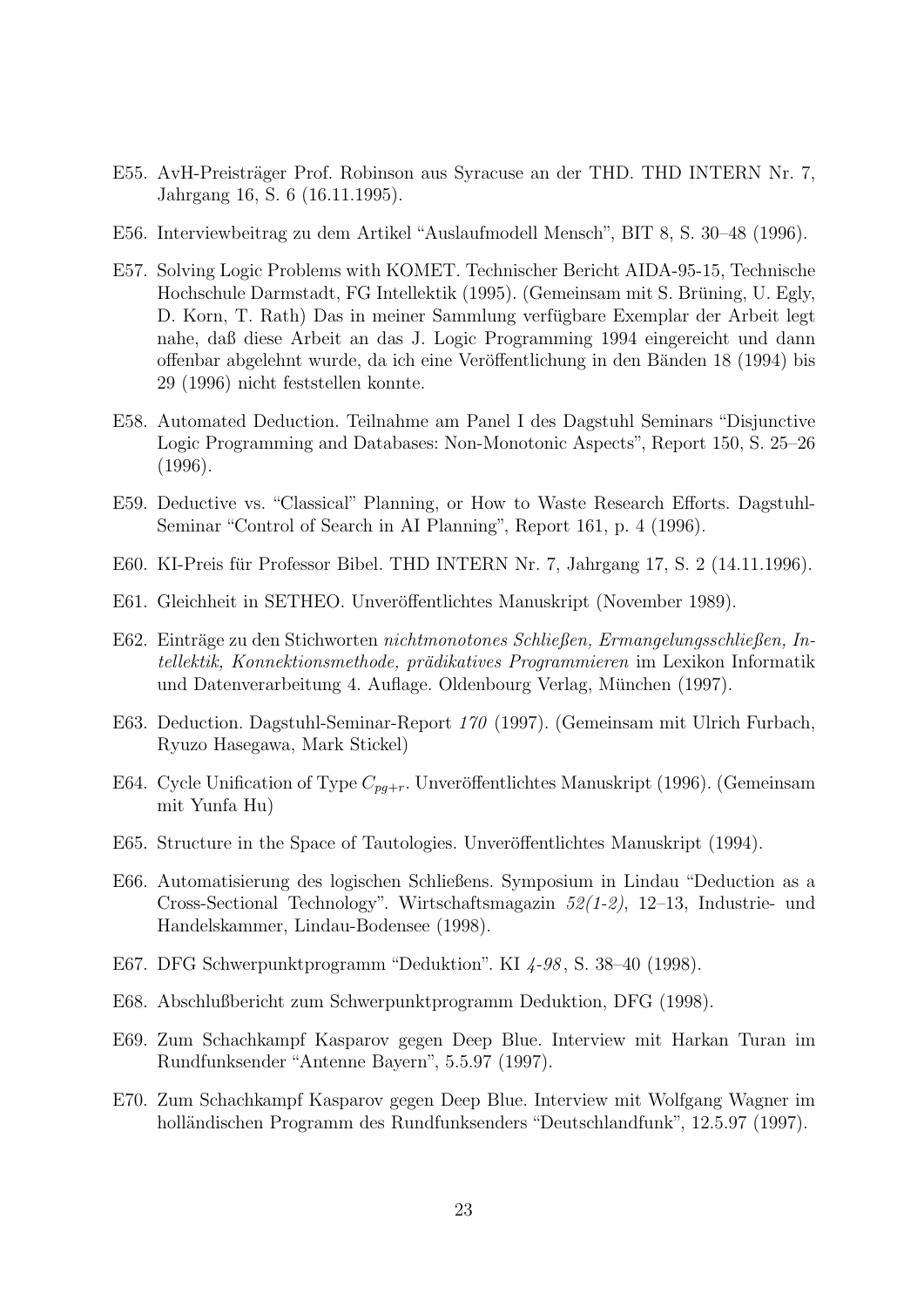- E71. Der Komputer, dein Kollege und Helfer Perspektiven künstlicher Intelligenz. Unveröffentlichtes Manuskript zu einem eingeladenen Vortrag an der Volkshochschule Lindau, 24.3.99, 10 Seiten (1999). DOI: 10.13140/RG.2.2.36235.90404.
- E72. Zum Frankensteinkomplex. Fernsehinterview mit Herrn Setzer in der Kulturzeit von 3-SAT am 18.6.99 (1999).
- E73. Interviewbeiträge in Konr $\mathcal Q_d$ , Heft 4 (1999).
- E74. GI-Preis an Holger Hoos. TUD intern 7/99, S. 3 (1999).
- E74.1 Formen der Inferenz. Arbeitsunterlage für die Hörer der Vorlesung "Modelle der Kognition", Darmstadt, 8.11.1999.
- E75. Foreword. Journal Symbolic Computation , Special issue on Schemas (2000). (Gemeinsam mit Pierre Flener, Kung-Kiu Lau)
- E76. Fachgebiet Intellektik. In: Informationen zu den Studiengängen Informatik an der TUD, Fachbereich Informatik TUD, S. 39–42 (2000).
- E77. Stadtrat Hans Bibel: 23. Juni 1900 23. August 1967. Gedenkschrift zum 100ten Geburtstag eines F.D.P. Politikers.
- E78. Welche Qualifikation erwartet die Universität von den Abiturienten. Elternbrief Nr. 128, Ausgabe 2.2002, Hessischer Elternverein e.V., S. (2002).
- E79. Alles klar? Logisch! Leserbrief in DIE ZEIT Nr. 41 vom 4.10.01, S.20 (zu Artikeln von John R. Searle).
- E80. Ein Vierteljahrhundert Künstliche Intelligenz in Deutschland Rückblick und Zukunftsperspektiven. KI 1-02 , S. 43 (2002).
- E81. Bedeutung und Ursprünge der Intellekik. KI  $1-\theta\mathcal{Q}$ , S. 51 (2002).
- E82. Stellungnahme zum Lehrplan Mathematik. Elternbrief Nr. 125, Ausgabe 2.2001, Hessischer Elternverein e.V., S. 6–7 (2001).
- E83. Knowledge in IT absolutely crucial, mostly ignored. Eingeladener Vortrag auf der International Conference on Logic and Knowledge, Darmstadt 14.–16.6.02. Vortragsmanuskript.
- E84. Mosaiksteine einer Wissenschaft vom Geiste. Eingeladener Vortrag auf der Konferenz über KI und Gödel, Arnoldsheim 4.–6.4.03. Vortragsmanuskript.
- E85. Decomposition of Tautologies into Regular Formulas and Strong Completeness of Connection-Graph Resolution. Eingeladener Vortrag auf dem Workshop Logic, Domains, and Programming Languages, Darmstadt 25.–27.5.94. Bericht Fachbereich Mathematik, TU Darmstadt, S.2 (1994).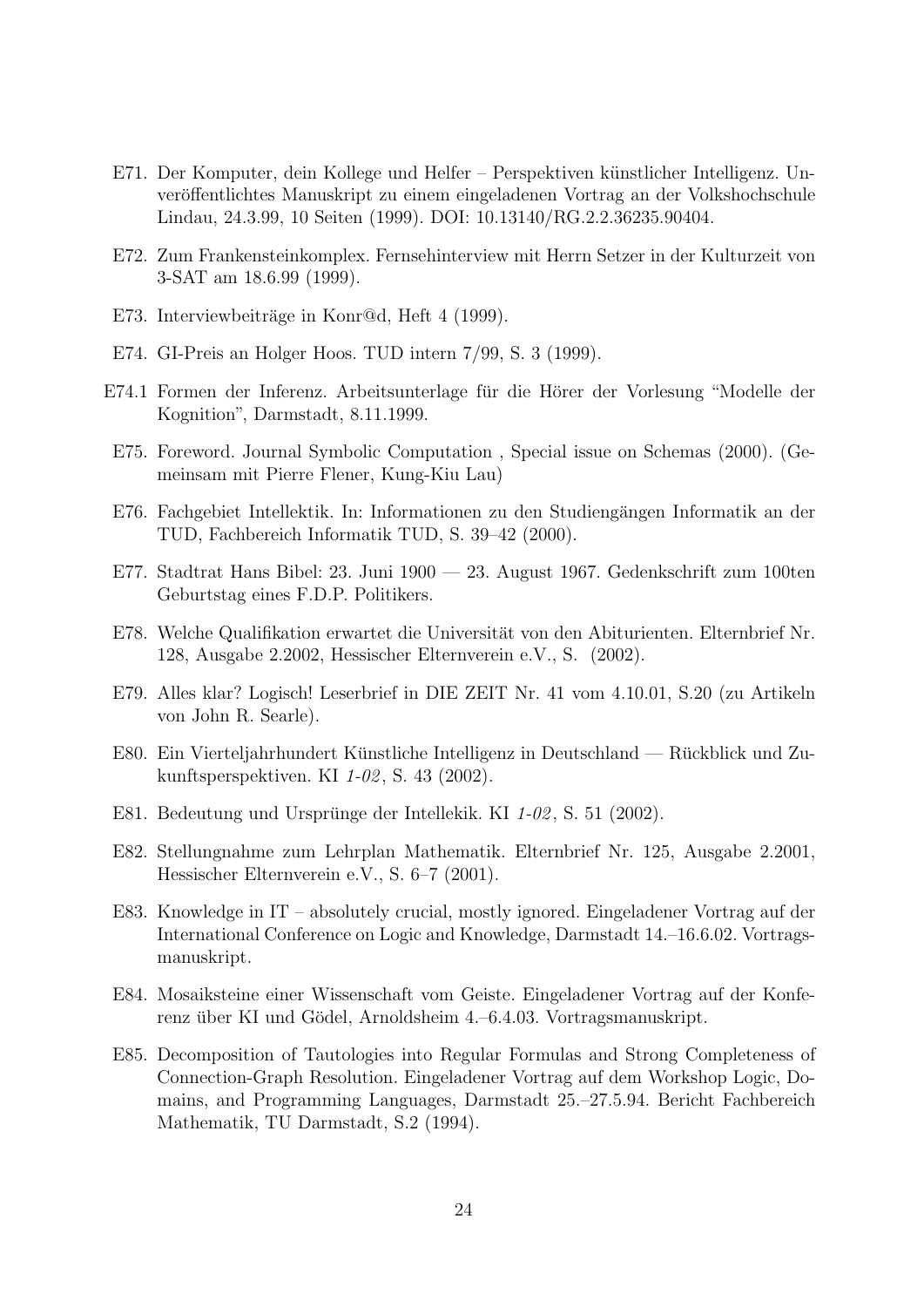- E86. A qualitative model for manipulator kinematics and its link to qualitative P.D.E.s. Internes Arbeitspapier (1988). (Gemeinsam mit Heidi Dangelmaier, James Little, Peter Lawrence)
- E87. Interview mit Wolfgang Bibel. KI 1/04, S.52–55 (2004).
- E88. ICT and AI in View of Convergent Technology. Report, European Commission  $(2004).$
- E89. Interdisciplinarity: The Role of Universities A knowledge-oriented view. Invited address for "The Europe of Knowledge 2020", Liège, European Commission (2004).<br>DOL 10.13140 (DC 3.3.17297 58099) DOI: 10.13140/RG.2.2.17397.58088.
- E90. A brief survey of inference techniques. Forschungsgruppe Künstliche Intelligenz, Institut für Informatik, Technische Universität München, Bericht ATP-39-IV-85 (1985). Wohl auch bei einem IBM-Symposium vorgetragen.
- E91. Predicative Programming Revisited. Forschungsgruppe Künstliche Intelligenz, Institut für Informatik, Technische Universität München, Bericht ATP-40-IV-80 (1985).
- E92. Converging Technologies and the Natural, Social and Cultural World. Report, European Commission (2004). (Gemeinsam mit Daniel Andler, Olivier da Costa, Günter Küppers, Ian D. Pearson) ftp://ftp.cordis.europa.eu/pub/foresight/docs/ntw\_sig4\_en.pdf or http://forera.jrc.es/documents/converging technologies.pdf
- E93. Converging Technologies. Report EUR 21357, European Commission (2004). (Gemeinsam mit Alfred Nordmann et al.) http://www.ntnu.no/2020/pdf/final\_report\_en.pdf
- E94. Thesen zum derzeitigen Reformbedarf an den deutschen Universitäten. Positionspapier, BürgerKonvent (2004). (Gemeinsam mit Wolf-Dieter Hasenclever, F. Ranieri, et al.)
- E95. Bildung für ein Leben in der globalisierten Welt des 21. Jahrhunderts. Positionspapier, BurgerKonvent (2004). (Gemeinsam mit Wolf-Dieter Hasenclever, et al.) DOI: ¨ 10.13140/RG.2.2.11210.98248.
- E96. Brief an den Council of Ephrata. Ephrata Review 23.11.2004, Ephrata, Pennsylvania (2004).
- E97. Information Technology. Report, European Commission (2005). ftp://ftp.cordis.europa.eu/pub/foresight/docs/kte informationtech2.pdf
- E98. Interview with Lars Berning. The Opening Lotus, http://www.TheOpeningLotus.com  $(2005).$
- E99. Bildung für ein Leben in der globalisierten Welt des 21. Jahrhunderts. Wir Eltern 137(2), S.15 (2005).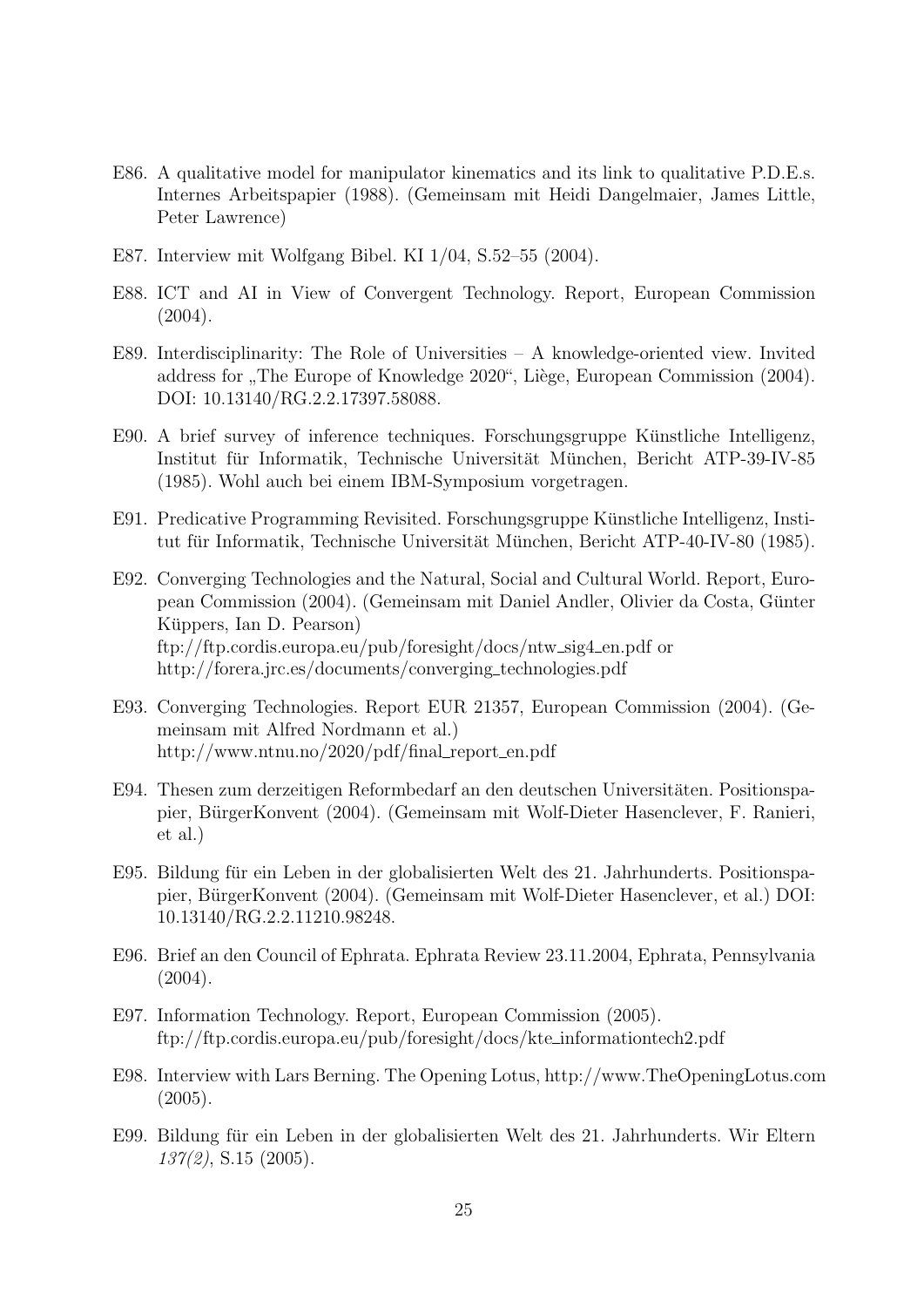- E100. Reifejahre der KI Eine Replik auf den denkenden Käse aus Sicht der Künstlichen Intelligenz. Unveröffentlichtes Manuskript (2003). Replik auf einen Artikel in der Nr. 44 (2003) der Frankfurter Allgemeinen Sonntagszeitung, der von dieser aber nicht verffentlicht wurde.
- E101. Knowledge Systems for Food. Report to the European Commission. ftp://ftp.cordis.lu/pub/food/docs/bibel.pdf (2006).
- E101.1 Towards the AI Summer. KI 2006 und 25 Years of Artificial Intelligence, Bremen, 15.-17.06.2006.
- E102. Benefit, Promise and Challenge of Artificial Intelligence. Vortragstext zu dem eingeladenen Position Statement auf dem Roundtable The Way Ahead – Visions for Science, Society and Technology, Microsoft Research, Brüssel, 9.11.2006. https://www.researchgate.net/profile/Wolfgang Bibel/publications
- E103. Künstliche Intelligenz + Kognition = ? . Interviewtext zum Perspektiven Workshop "Quo vadis Informatik?". Informatik Spektrum Heft 5/07, S.377 (2007).
- E104. Creative system disruption: towards a research strategy beyond Lisbon. Report EUR 21968, European Commission (2006),ISBN 92-79-00857-9. (Gemeinsam mit J.C. Harper et al.). ftp://ftp.cordis.europa.eu/pub/foresight/docs/key-technologiesreport.pdf
- E105. Kunstliche Intelligenz. Interview mit dem Computer Magazin. September 1984. ¨
- E106. Buchbesprechung von: "Sind wir so schlau, wie wir denken? Der Wettstreit zwischen künstlicher und menschlicher Intelligenz Bas Haring, List, 2005". KI  $4/08$ , S.64 (2008).
- E107. Bibel, Wolfgang. International Directory of Logicians (D. Gabbay Hrsg.), College Publications, 23–25 (2009).
- E108. Rundbriefe Künstliche Intelligenz. Einführung in die Webseite https://fb-ki.gi.de /organisation/archiv (vormals http://www.ai-conference.de/Rundbriefe/).
- E109. Grußwort zur Abiturientenverabschiedung. Jahrbuch 2008-2009 (Förderverein "Freunde des Hohenstaufen-Gymnasium", Hrsg.), Folge 14, Hohenstaufen-Gymnasium Eberbach, 42–44 (2009).
- E110. Glückwünsche zum Sechzigsten. In: Specification, Transformation, Navigation. Festschrift dedicated to Bernd Krieg-Brückner on the Occasion of his 60th Birthday (B. Gersdorf et al. Hrsg.). Universität Bremen, 15f (2009).
- E111. Australischer Preis für Michael Thielscher. KI 24(1), S.90f (2010).
- E112. Genie ohne Einfluss. Zu "Daten-Feldweg Was der Erfinder des Computers im Allgäu zu suchen hatte" (Seite 1) vom 22. Juni. Leserbrief in der Augsburger Allgemeine Nr. 143 vom 25. Juni 2010, Seite 2.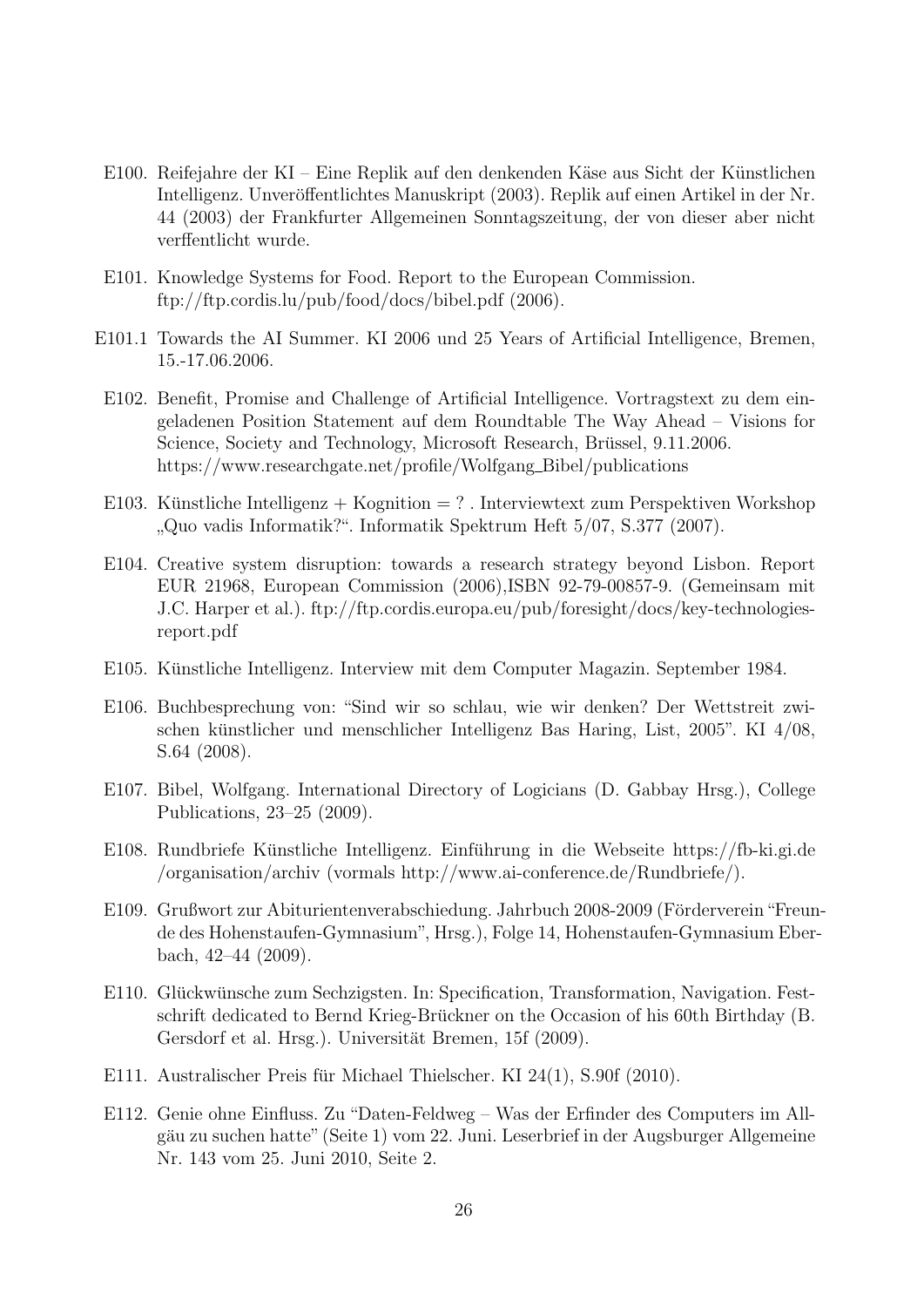- E113. Professor H.-J. Bullinger und Professor J.-D. Wörner zu GFFT-Ehrenmitgliedern ernannt. IM – Die Fachzeitschrift für Information Management und Consulting, 4/2011, S. 92 (2011).
- E114. My Appreciation of Ramon A personal note. Festschrift in Honour of Ramon Lopez de Mantaras, Carles Sierra ed., IIIA-CSIC, Bellaterra, 149–152 (2012).
- E115. Wurdigung von Herrn Prof. Dr. Dr. h.c. mult. August-Wilhelm Scheer. Jahresbericht ¨  $2010/11$ , Gesellschaft zur Förderung des Forschungstransfers,  $26-27$  (2011).
- E116. Wurdigung von Herrn Prof. Dr. Dr. h.c. mult. Wolfgang Wahlster. Jahresbericht ¨  $2010/11$ , Gesellschaft zur Förderung des Forschungstransfers,  $24-25$  (2011).
- E117. Würdigung von Herrn Prof. Dr. Prof. e.h. mult. Dr. h.c. mult. Hans-Jörg Bullinger. Jahresbericht 2011/12, Gesellschaft zur Frderung des Forschungstransfers, 29-31 (2012).
- E118. Würdigung von Herrn Prof. Dr. Dr. h.c. mult. Johann-Dietrich Wörner. Jahresbericht  $2011/12$ , Gesellschaft zur Förderung des Forschungstransfers, 31-33 (2012).
- E119. On the Comparative Complexity of Resolution and the Connection Method. Submitted Feb. 1988 to JACM, rejected May 1988; published in a modified version as A22.
- E120. The failures of logic programming. Manuskript zum Vortrag auf der International Joint Conference and Symposium on Logic Programming, Bonn, 5.9.96.
- E121. On mathematical knowledge and its representation. Manuskript zum Vortrag auf dem Workshop "Representation of Mathematical Knowledge" Workshop im Rahmen<br>der ECAROS, Brakanset, 12,8,06 der ECAI'96, Budapest, 13.8.96.
- E122. Momentaufnahmen zur deutschen Intellektik. Manuskript zum Vortrag am 17.9.1996 auf der KI 1996 in Dresden.
- E123. Top-down vs. bottom-up approaches to Artificial Intelligence. Beitrag zur Podiumsdiskussion unter dem Thema "Nanotechnology and Human Enhancement" auf der Termen Diesenwing the Nanopale". Democted to 0.10.02 Tagung " Discovering the Nanoscale", Darmstadt 9.10.03.
- E124. Einleitung zur Festveranstaltung "Ein Vierteljahrhundert Kunstliche Intelligenz in ¨ Deutschland" anläßlich der Verleihung der Ehrendoktorwürde an Prof. Dr. Dr.h.c.mult. Wolfgang Wahlster in Darmstadt am 8.11.2001. Vortragsmanuskript. DOI: 10.13140/RG.2.2.28837
- E125. PROLOG support for high-level knowledge representation formalisms. Fragment (im Zusammenhang mit dem LOKI Projekt), ca. 1985. (Gemeinsam mit J. Gallagher und R. Veenken)
- E126. Frankenstein's Kinder: Traum oder Trauma. Beitrag zur Podiumsdiskussion am 19.6.99 in Weimar.
- E127. Kurzbericht zum Freisemester WS 1989/1990, 11.4.1990.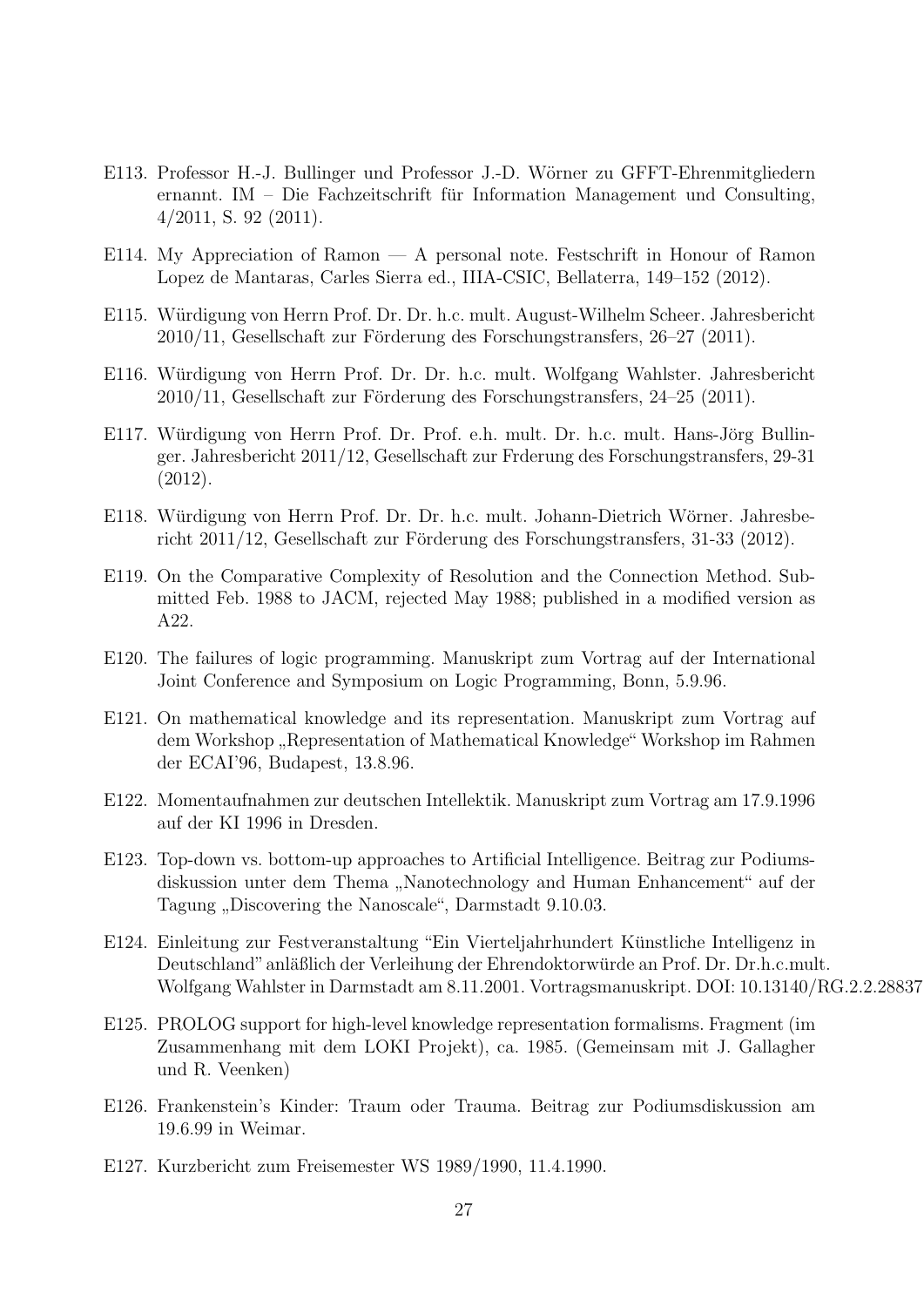- E128. Overview of previous research and outline of plans for future research, 1987.
- E129. Würdigung von Herrn Prof. Dr.Ing. Dr. h.c. mult. Dr.Ing. e.h. mult. Joachim Milberg. Jahresbericht  $2012/13$ , Gesellschaft zur Förderung des Forschungstransfers, S.28-30 (2013).
- E130. Würdigung von Herrn Prof. Dr. Dr. h.c. Norbert Szyperski. Jahresbericht 2012/13, Gesellschaft zur Förderung des Forschungstransfers, 30-32 (2013).
- E131. Tagebuchnotizen. 1989 2001, S.1–32; 2001 2010, S.1–55.
- E132. Zwanzig Jahre Fachbereich Informatik. Technische Hochschule Darmstadt (1992).
- E133. Aufbau eines Doppelresonanzgefäßes zur Untersuchung von angeregten Zuständen der Calziumisotope. Großpraktikumsarbeit, I. Physikalisches Institut, Universität Heidelberg, 13 Seiten, Wintersemester (1961/62).
- E134. Der Abbildungssatz von Reinhold Remmert. Diplomarbeit, Mathematisches Institut, Ludwig-Maximilians Universität München, 59 Seiten (1963).
- E135. Zur Schnittelimination in der einfachen Typenlogik. Mathematisches Forschungsinstitut Oberwolfach, Tagungsbericht 10/68, Mathematische Logik und Grundlagenforschung, S.13 (1968).
- E136. A SNOBOL Program for Proving Theorems in First-Order Logic. 219 Zeilen Programmkod, Programmbeschreibung, Programmläufe (1970).
- E137. Ein mechanisches Beweisverfahren für die Prädikatenlogik. Mathematisches Forschungsinstitut Oberwolfach, Forschungsbericht 16/1972, Mathematische Logik, S.6 (1972).
- E138. Mechanische Beweisverfahren für die Prädikatenlogik. Mathematisches Forschungsinstitut Oberwolfach, Tagungsbericht 46/1973, Automatentheorie und Formale Sprachen, S.3 (1973).
- E139. Verwendung von Beweisverfahren in der Programmierung. Fortsetzungsantrag an die Deutsche Forschungsgemeinschaft, 22.2.1980.
- E140. Vorschläge zur Gestaltung des Ubungsbetriebes zu den Grundvorlesungen (Mathematik). Unveröffentlichtes Memorandum, Technische Universität München, 27.5.1969.
- E141. Manuskript der Abschiedsvorlesung anläßlich meiner Pensionierung. 5 Seiten, ca. 2004.
- E142. Johannes Stark. Eintrag in der deutschen Wikipedia, Version 17.1.2014, https://de.wikipedia.org/w/index.php?title=Johannes Stark&direction=prev&oldid=126786755, Zugriff 5.9.2015.
- E143. Würdigung von Herrn Prof. Dr.-Ing. Ernst Dickmanns. Jahresbericht 2013/14, Gesellschaft zur Förderung des Forschungstransfers, 18-20 (2014).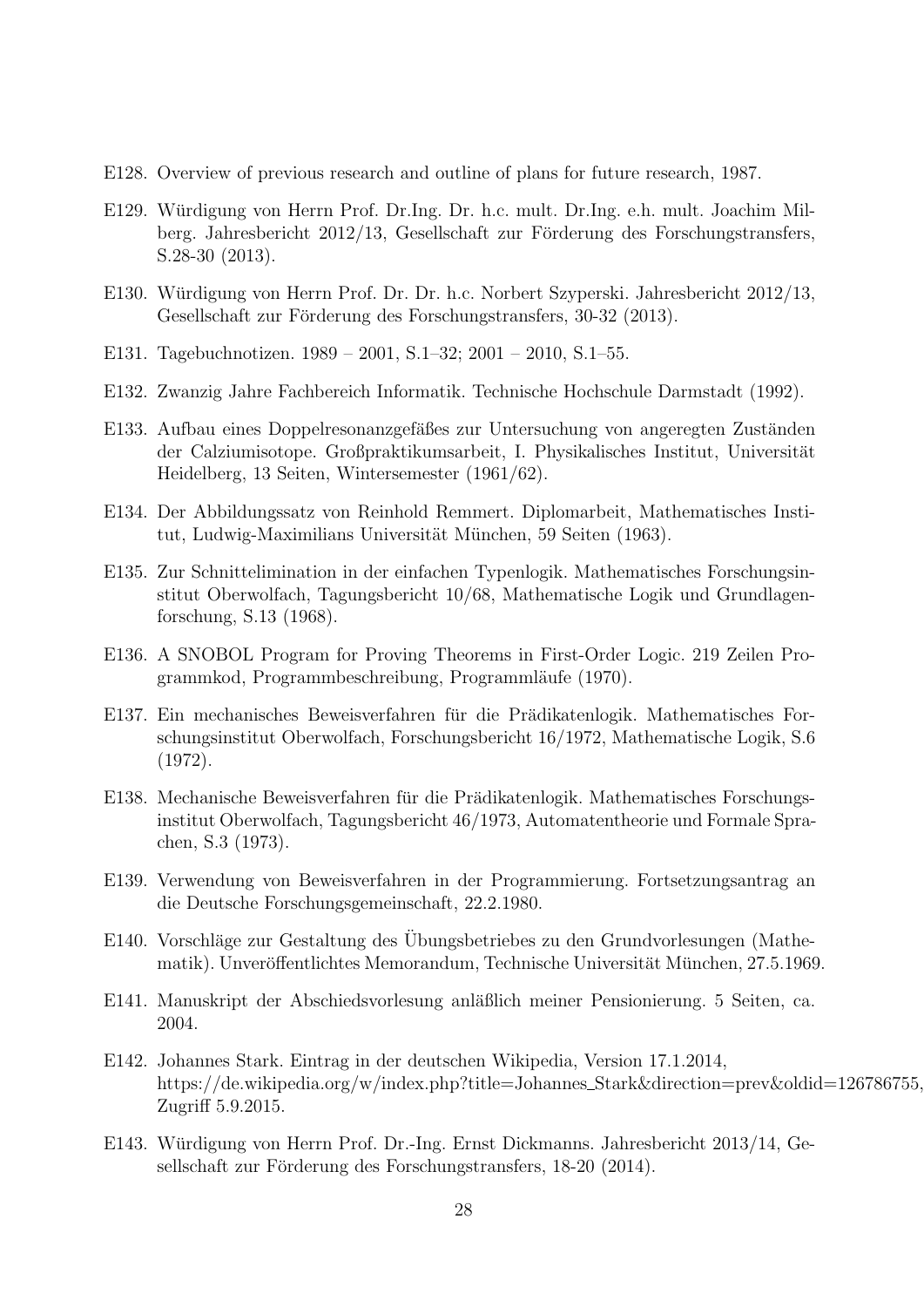- E144. Zur Geschichte von Lindenau. Westallgäuer Heimatblätter (Heimatbeilage der Tageszeitung "Der Westallgäuer"), Im 93. Jahr, Teil 1, Juli/August 2014, S. 173-175, Teil 2, September/Oktober 2014, S. 177-179. Auch enthalten in: Westallgäuer Heimatblätter, Band 23, 2008–2017, Holzer Druck und Medien, Weiler, 173-175, 177-179 (2018).
- E145. Knowledge in Information Technology. Presented at the conference: The Digital Evolution: Information, Intelligence, and Ubiquity, as part of European Meeting of University Professors on the Occasion of the 50th Anniversary of the Treaties of Rome, 22.6.07, DOI: 10.13140/2.1.4076.7364.
- E146. Die Suche nach Künstlicher Intelligenz Eine Geschichte von Ideen und Erfolgen. Nils J. Nilsson, aus dem Amerikanischen Englisch ubertragen von Raymond ¨ Hinrichs, Anne Koch, Reinhard Reinecke, Daniel Schemala, Wolfgang Bibel, Nico Schmidt und Iris Seemann. Akademische Verlagsgesellschaft (2014).
- E147. Die große Gefahr: KI-Technik kann ohne jede Grenzen operieren. Interview durch Andreas Herrler, SWRinfo, 29.7.2015, https://soundcloud.com/swrinfo/die-grosegefahr-ki-technik-kann-ohne-jede-grenzen-operieren.
- E148. Autonome Waffensysteme. Radiosendung, Moderation: Hans-Joachim Wiese und Axel Flemming, Deutschlandradio Kultur, 29.7.2015, http://www.deutschlandradiokultur.de/autonome-waffensysteme-die-wissenschaft-hat-die-technologie.1008.de .html? dram:article id=326812.
- E149. Wissenschaft: Forscher warnen vor Kunstlicher Intelligenz. Radiosendung, Modera- ¨ tion: Stephan Karkowsky, RBB Radio 1, 1.8.2015, http://tinyurl.com/osagrl3.
- E150. Die Entwicklung von künstlicher Intelligenz: Haben wir bald Kampfroboter? Radiosendung, Moderation: Patrick Rank, RadioZ Nürnberg, 11.8.2015, https://www.freieradios.net/71993.
- E151. Inaugural Address zur Eröffnung der CADE-25. 25. International Conference on Automated Deduction, Berlin, 3.8.2015. DOI: 10.13140/RG.2.2.10109.97766.
- E152. Recollections on Mark Stickel. In: In Memory of Mark Stickel, Peter Baumgartner, Wolfgang Bibel, Richard Waldinger Hrsg., Journal of Automated Reasoning, 56(2), S.95-98, 2016.
- E153. Auszeichnung der GFFT-Ehrenmitglieder. Jahresbericht 2015/16, Gesellschaft zur Förderung des Forschungstransfers, S.6f,28 (2016).
- E154. Wechsel beim GFFT-Gremium zur Auswahl der Ehrenmitglieder. IM+io, Heft 2, S.85 (2016).
- E155. Opern-Kosten deutlich höher. Leserbrief in Der Westallgäuer Nr.7, Dienstag 10.1.2017, S.30, zu "Singende Helden" in Nr.2, Dienstag, 3.1.2017, S.27.